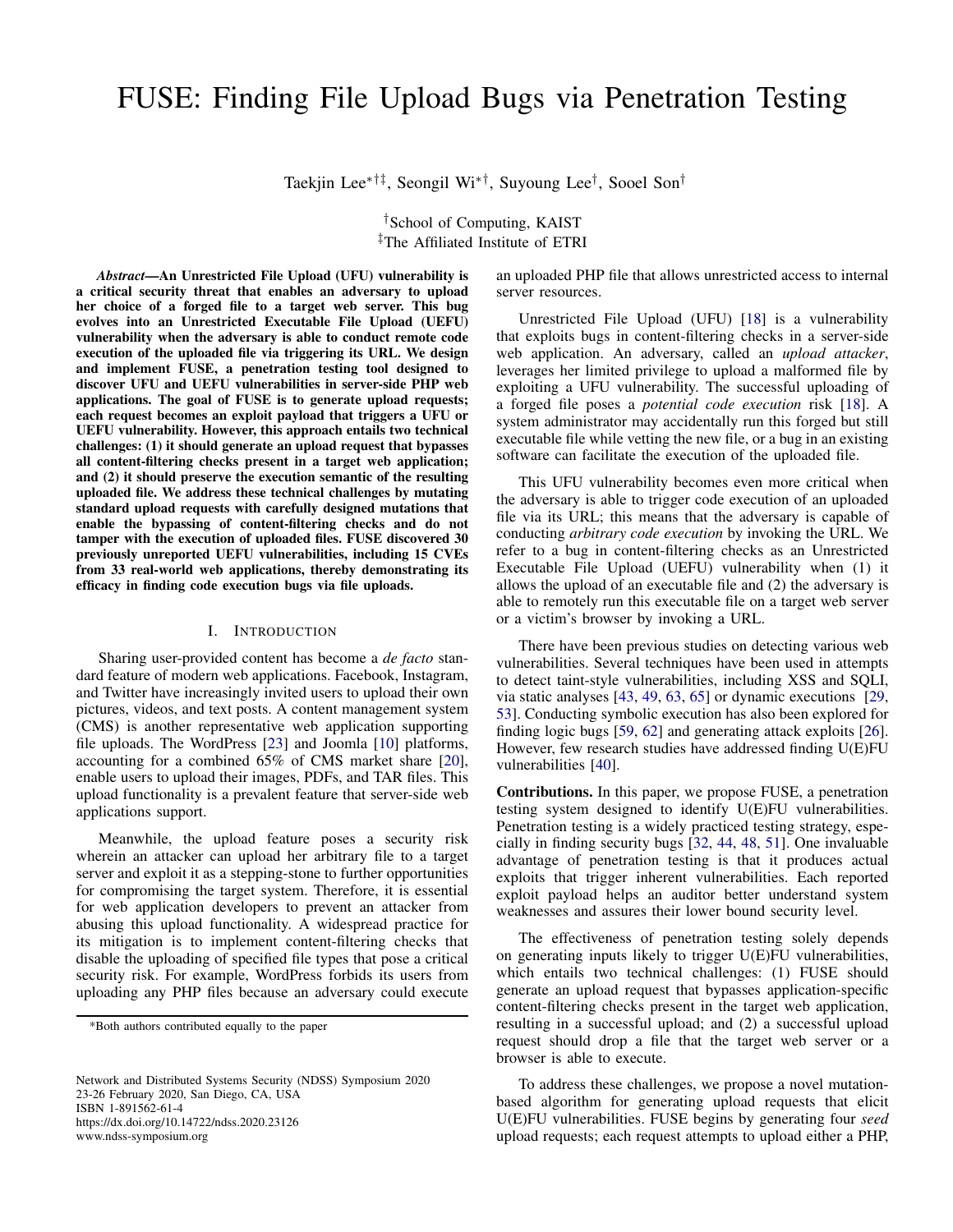HTML, XHTML, or JS file. The target application may block these seed requests because each one attempts to upload an executable file, which is inadmissible to the target application.

FUSE, therefore, mutates each seed request by applying combinations of 13 carefully designed mutation operations. We designed each one to help bypass content-filtering checks as well as preserve the execution semantic of the seed file. Specifically, we defined five objectives that trigger common mistakes in implementing content-filtering checks. We then implemented concrete mutation methods, each of which achieves at least one objective, thereby addressing the first challenge. At the same time, these mutation operations do not tamper with constraints required for the seed file to be executable by a target execution environment, thus preserving the execution semantic of the seed file. That is, these mutations are key components addressing the aforementioned two technical challenges. FUSE then sends these generated requests to a target PHP application in the attempt to upload mutated variants of seed files. Finally, it checks whether the uploaded file is executable by accessing its URL, which is computed from a given configuration file or obtained from the file event monitoring tool at a target server.

We evaluated FUSE on 33 popular real-world web applications; FUSE discovered 30 new UEFU vulnerabilities with corresponding upload requests that caused arbitrary code execution. These uploading requests are valuable test inputs that trigger inherent vulnerabilities, thereby helping developers understand their root causes. We reported all findings to the corresponding vendors and received 15 CVEs.

In summary, this paper demonstrates that it is feasible to conduct an effective penetration testing with carefully designed mutation operations that do not tamper with code execution of seed files but are nevertheless effective in bypassing contentfiltering checks. Because our mutation-based testing strategy is compatible with off-the-shelf penetration testing tools [\[3,](#page-14-1) [32,](#page-15-9) [44\]](#page-15-10) for finding web vulnerabilities, FUSE is able to contribute to those testing tools extending to cover U(E)FU vulnerabilities. To support open science and further research, we will release FUSE at [https://github.com/WSP-LAB/FUSE.](https://github.com/WSP-LAB/FUSE)

## II. BACKGROUND

We explain a general procedure for uploading files in PHP server-side web applications. We then describe UFU and UEFU vulnerabilities, as well as their security impacts.

## *A. File Upload in PHP Web Applications*

PHP is a popular server-side web programming language. Approximately 80% of web servers among the Alexa top 10 million sites use PHP to implement various services, including CMS and social forums [\[21\]](#page-15-13).

Upload functionality is a key feature that PHP supports. A common upload procedure begins with a client browser sending an HTTP(S) multipart request [\[50\]](#page-15-14), originating from an HTML form. This request is usually sent via POST, which embodies the user's selection of a local file.

The recipient PHP interpreter of this upload request extracts the file and then moves this file to a temporary directory,

```
1 <?php
      2 $black_list = array('js','c','php3',...,'php7')
      3 if (!in_array(ext($file_name), $black_list)) {
        4 $file_path = $base_path . sanitize($file_name)
        5 $uploaded = move($tmp_file_path, $file_path);
6 }
     7 else {
        8 message('Error: forbidden file type');
      9 }
10 \t 2>
```
Fig. 1: Example snippet of content-filtering checks implemented in Monstra.

as specified in php.ini. Finally, the PHP application, invoked by this upload request, conducts content-filtering checks that determine whether the uploaded file conforms to the developers' expectations.

Figure [1](#page-1-0) shows an example of content-filtering checks in the Monstra CMS application. Line (Ln) [3](#page-1-0) extracts the extension from the uploaded file name via the ext function and then checks whether it is among the blacklisted extensions hardcoded at Ln [2.](#page-1-0) It forbids uploading any file with a blacklisted extension that poses a potential security threat. Lastly, Ln [5](#page-1-0) moves the uploaded file from the temporary directory to the sanitized file path, which Ln [4](#page-1-0) computes to specify the upload directory where uploaded files should be stored.

## *B. UFU and UEFU Vulnerabilities*

A UFU vulnerability [\[18\]](#page-15-2) is a security bug that allows an adversary to upload arbitrary files that developers do not expect to accept. This vulnerability stems from a flawed implementation of content-filtering checks, which are designed to accept only admissible files. For instance, Monstra does not accept JS files from their clients as Ln [2](#page-1-0) in Figure [1](#page-1-0) shows, which poses a potential security threat. However, assume that one uploads the bypass.Js file, which contains arbitrary JS code. This file triggers a UFU vulnerability because it bypasses the content-filter check in Ln [3,](#page-1-0) which checks the file extension in a case-sensitive manner. This uploaded JS file imposes a risk of potential code execution (PCE). An upload attacker is able to abuse hosts running the vulnerable Monstra to distribute a malicious JS script that could run on the victims' browsers.

In this paper, we define an Unrestricted Executable File Upload (UEFU) vulnerability as a UFU vulnerability that allows arbitrary code execution (CE) via a URL leading to an uploaded executable file. Thus, UEFU vulnerabilities are a subset of UFU vulnerabilities. We only consider UFU and UEFU vulnerabilities that allow the upload of a file, executable by a PHP interpreter or a browser. Specifically, we focus on identifying U(E)FU vulnerabilities that enable the uploading of four file types: PHP, HTML, XHTML, and JS. Each file type requires different conditions to cause PCE or CE.

**PHP.** When (1) an upload attacker is able to upload a PHP file by exploiting a UFU vulnerability and (2) the attacker is capable of executing this uploaded file via a publicly accessible URL, the exploited UFU vulnerability becomes a UEFU vulnerability, which results in remote CE. For example, consider the adversary successfully uploading the simple PHP web shell code in Figure [2a.](#page-2-0) Since the uploaded script can be invoked via a URL with any crafted parameters, an adversary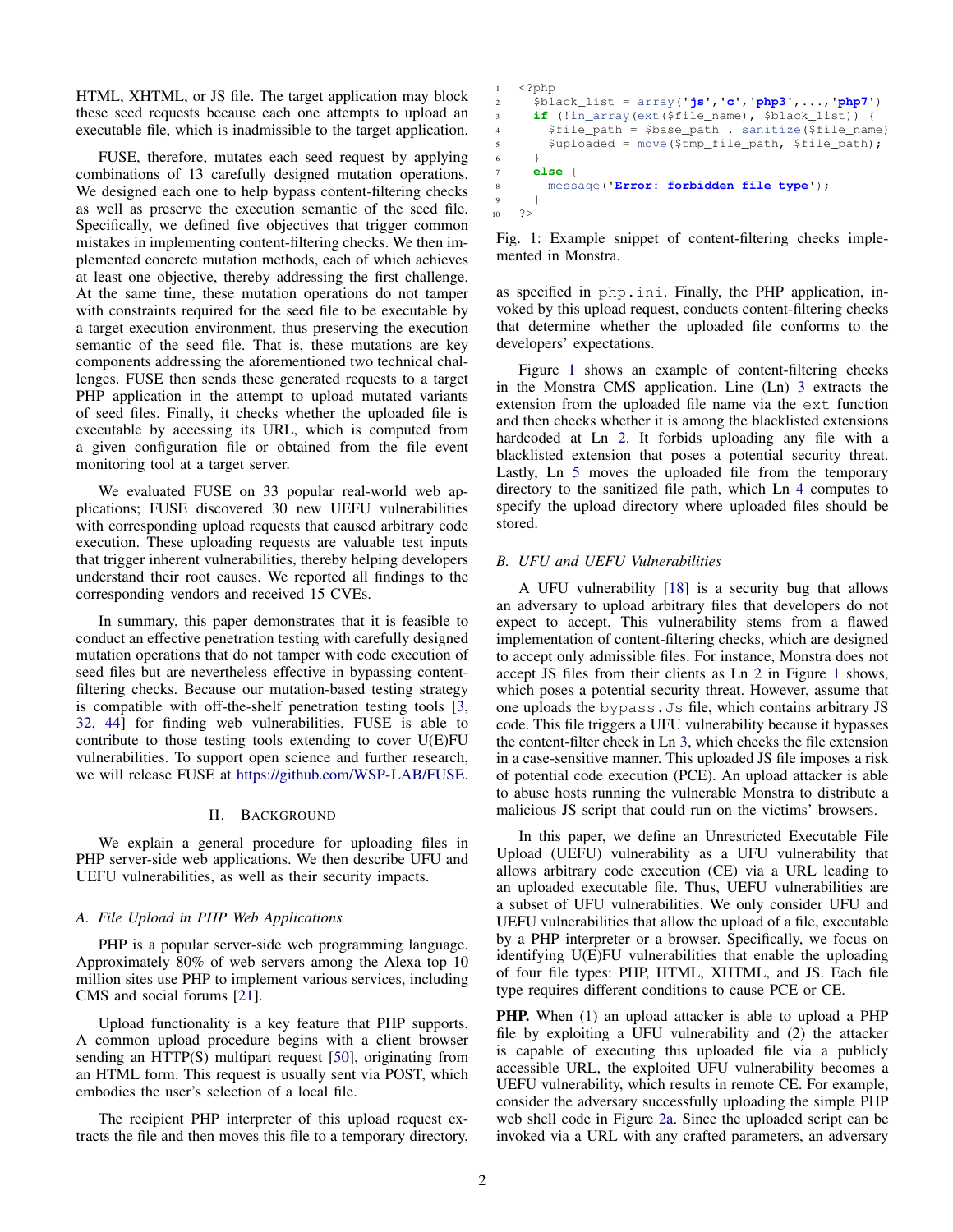<span id="page-2-0"></span>

| $\mathbf{1}$   | $\langle ?\text{php}$   |    | $\verb thtml $             |
|----------------|-------------------------|----|----------------------------|
| $\overline{2}$ | system(\$ $GET['c']$ ); | -2 | $\le$ script $>$           |
| $\mathbf{3}$   | っゝ                      |    | $\text{alert}('xss');$     |
|                |                         |    | $\langle$ /script>         |
|                |                         |    | $\langle$ /html $\rangle$  |
|                | (a) Uploaded PHP file.  |    | (b) Uploaded (X)HTML file. |

Fig. 2: Examples of uploaded attack files.

is capable of executing any system commands. This poses a critical threat such that the adversary is able to access local file resources and databases [\[4\]](#page-14-2), inject shell commands and scripts [\[37\]](#page-15-15), and conduct Server-Side Request Forgery (SSRF) attacks [\[56\]](#page-15-16).

.htaccess is an Apache configuration file that contains configuration directives on a per-directory basis. It often defines an access-control policy on files under the directory where the file is located as well as determines which file extensions should be run by a PHP interpreter [\[1\]](#page-14-3). PHP application developers may limit the entry points that allow access to uploaded files by implementing .htaccess. In this case, the attacker is unable to invoke the uploaded PHP file via a URL. However, it still qualifies as a UFU vulnerability causing PCE. Consider a vulnerable web application with a Local File Inclusion (LFI) [\[16\]](#page-15-17) that allows an attacker to embed any server-side file for the execution of this application, as the following example shows.

```
1 <?php include($_GET['page']); ?>
```
Regardless of the existence of a publicly accessible URL, a web attacker is capable of executing an uploaded PHP by leveraging this LFI vulnerability.

(X)HTML. An uploaded HTML or XHTML file is also a critical attack vector for injecting malicious JS code, thus imposing a CE threat. Assume that the adversary takes on the role of a web attacker [\[31\]](#page-15-18) by uploading the HTML file shown in Figure [2b](#page-2-0) and lures victims into visiting the URL that leads to the uploaded file. The adversary is thus able to trigger the execution of malicious JS scripts with the vulnerable web server origin on the behalf of a victim. This allows unrestricted access to sensitive information in the victim's cookies and local storage governed by the Same Origin Policy (SOP) [\[57\]](#page-15-19). By definition, this is a stored cross-site scripting attack [\[17\]](#page-15-20). Any domain-based Content Security Policy (CSP) [\[36,](#page-15-21) [54,](#page-15-22) [60,](#page-16-4) [61\]](#page-16-5) provides little to no protection because the URL rendering the malicious HTML file is within the target web server domain.

**JS.** A UFU vulnerability that allows the upload of a JS file imposes a PCE threat. Many network-level firewalls or CSPs use domain names to block content resource requests fetching JS files via blacklists or whitelists. By uploading malicious JS scripts to a vulnerable web server, the adversary can distribute those malicious JS scripts to victims or bypasses CSPs that list this vulnerable web server as trustworthy [\[47,](#page-15-23) [64\]](#page-16-6).

## III. MOTIVATION

This section describes a threat model and the attacker's concrete capabilities of exploiting U(E)FU vulnerabilities that FUSE is designed to find. It then depicts two technical challenges to systematically find U(E)FU vulnerabilities and summarizes our approach to tackling these challenges.

```
1 \leq 2php
2 function check_filetype_and_ext
     3 ($file, $filename, $mimes) {
4 // Infer a type from filename.
5 $filetype = check_filetype($filename, $mimes);
6 \qquad \qquad \ldots7 if($type && !$real_mime &&
     ,→ extension_loaded('fileinfo')) {
8 $finfo = finfo_open(FILEINFO_MIME_TYPE);
9 $real_mime = finfo_file($finfo, $file);
10 // Check an inferred MIME type.
11 if(!in_array($real_mime,
       ,→ array('application/octet-stream',..),true)){
12 $type = $ext = false;
13 } }
14 ...
15 $allowed = get_allowed_mime_types();
16 if (!in_array($type, $allowed)){
17 $type = $ext = false;
18 } } } }
19 ?>
```
Fig. 3: Simplified content-filtering logic in WordPress.

# *A. Threat Model*

We assume an *upload attacker*. The attacker has a limited privilege of uploading legitimate files granted by a target web application; she is unable to use any other systemlevel upload channels, such as the secure file transfer (SFTP) or the secure copy protocol (SCP). For instance, an upload attacker could be a registered user of a WordPress website. The adversary can perform only limited operations according to her access control role as the developer intended. That is, she cannot upload any files using measures other than the emplaced upload functionality that WordPress provides. The goal of the adversary is to upload a file that initiates CE at a server-side PHP interpreter or a client-side browser and to subsequently trigger the execution of the uploaded file via a publicly accessible URL. The adversary may initiate the execution of an uploaded file by leveraging an existing LFI vulnerability [\[16\]](#page-15-17).

## *B. Technical Challenges*

Finding UEFU vulnerabilities entails two technical challenges: (1) identifying bugs in application-specific contentfiltering checks, and (2) confirming whether such bugs allow the successful upload of a file executable by a PHP interpreter or a browser.

Application-specific checks. Different applications implement their own content-filtering checks in idiosyncratic ways. Figures [1](#page-1-0) and [3](#page-2-1) show two different types of content-filtering logic. The content-filtering logic of Monstra only checks whether a user-provided file extension conforms to a predefined extension blacklist. On the other hand, the contentfiltering logic of WordPress in Figure [3](#page-2-1) begins by extracting the extension from a file name at Ln [5.](#page-2-1) When the given file is an image, the omitted logic at Ln 6 infers its MIME type, computing real\_mime. If real\_mime is not determined, Ln [9](#page-2-1) infers its MIME type from a given file based on its content by invoking the finfo\_file built-in function. Ln [16](#page-2-1) finally checks whether the given file is admissible by leveraging two inferred MIME types from its file extension and content.

Even worse, several applications implement contentfiltering logic across different places in their applications,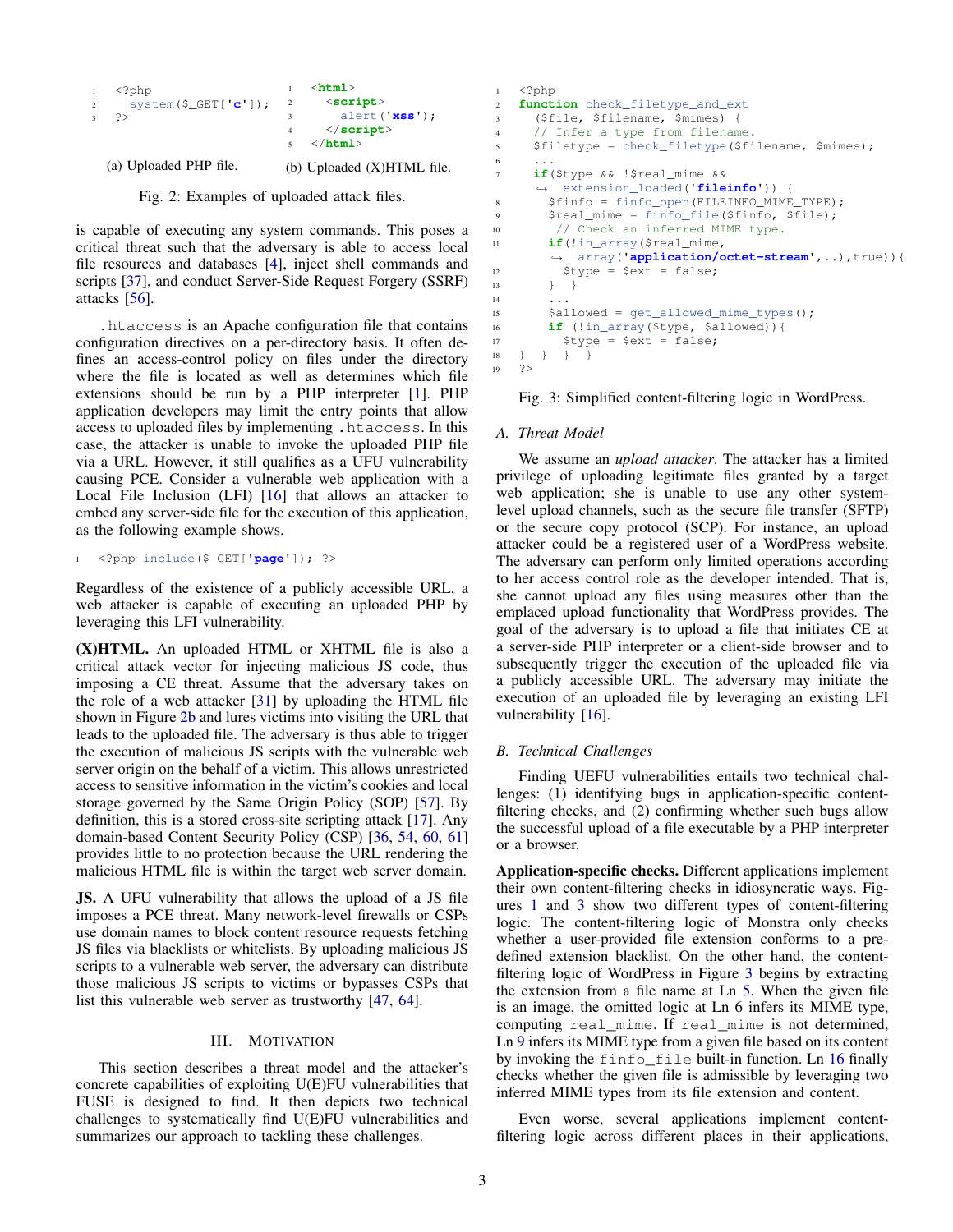thereby making it difficult to understand their underlying logic even with manual analyses. In our benchmark consisting of 33 popular CMSs, *we observed that no application implemented the identical content-filtering logic.*

This engineering practice entails a technical challenge for identifying bugs in such application-specific content-filtering checks. The majority of web applications are accompanied by neither specifications of their admissible files nor annotations indicating whether the checks are located. Identifying or inferring such specifications to begin any procedure is a challenging problem [\[34,](#page-15-24) [49,](#page-15-4) [58\]](#page-15-25). Furthermore, the identification of content-filtering checks is not enough. It is essential to find test inputs that would bypass such checks but deviate from developers' expectations, thus triggering bugs.

Symbolic execution is certainly applicable to systematically finding bugs in content-filtering checks [\[26,](#page-15-7) [27,](#page-15-26) [39,](#page-15-27) [40,](#page-15-8) [45,](#page-15-28) [59,](#page-16-2) [62,](#page-16-3) [65\]](#page-16-1). However, the aforementioned engineering practice becomes problematic when conducting symbolic execution. By nature, symbolic execution requires the specifications that pinpoint exact code locations after bypassing content-filtering checks. This requirement demands a deep understanding of a target application, thus potentially hindering its application by auditors with less domain knowledge who want to test diverse applications.

Executable uploaded files. There is another technical challenge; a bug in content-filtering checks should allow the successful upload of a file that a target web server or a browser can execute. Addressing this challenge involves answering the research question: *What constraints should be preserved in an uploaded file such that it is executable by a web server or a browser?* Identifying such constraints requires a deep understanding of web server and browser behaviors for executing a given file.

Our methodology. We focus on finding U(E)FU vulnerabilities that allow code execution of uploaded seed files that PHP interpreters with Apache or three major browsers (i.e., Chrome, Firefox, and Internet Explorer) execute. To this end, we propose a penetration testing system to address the aforementioned two technical challenges.

To address the first challenge, we propose eliciting unintended erroneous behaviors by providing forged upload requests that are likely to trigger inherent bugs while avoiding to generating specifications for the intended semantics of application-specific checks. In particular, when generating upload requests, we apply carefully designed mutation operations that help bypass buggy application-specific checks, whose root causes stem from common mistakes of developers.

We also analyze the source code of Chrome, Firefox, Apache, and PHP engines to identify the constraints required for executable files. When generating upload requests, we ensure that these identified constraints are preserved in attack files in the upload requests, which addresses the second challenge. Also, in Section [VII-D,](#page-12-0) we demonstrate that the changes made to these constraints due to software updates are so few that the execution of most mutation variants remains consistent across different versions of Chrome, Firefox, Safari, and the PHP engines.

<span id="page-3-0"></span>

Fig. 4: Overview of FUSE architecture.

### IV. OVERVIEW

FUSE takes in a set of seed files and a configuration file given a target server-side web application. FUSE then initiates a penetration testing campaign. During the campaign, FUSE mutates the upload request of seed files by applying the combinations of 13 carefully designed mutation operations, and attempts the uploads of mutated seed files by sending those requests. Once the campaign is over, FUSE reports functional upload requests that demonstrate the presence of U(E)FU vulnerabilities.

Figure [4](#page-3-0) illustrates the overall architecture of FUSE, which consists of three components: CHAIN COORDINATOR, UP-LOAD AGENT, and UPLOAD VALIDATOR. At a high level, these components work in tandem to perform three steps; (1) the CHAIN COORDINATOR prepares a testing strategy for each of the four seed files; (2) the UPLOAD AGENT builds upload requests, mutates those requests according to the testing strategy, and sends those mutated requests in an attempt to upload variants of the seed files; and (3) the UPLOAD VALIDATOR checks whether the uploaded files are accessible and executable via publicly accessible URLs.

CHAIN COORDINATOR. The CHAIN COORDINATOR constructs a testing strategy, called a *chain list*. It specifies how to generate a series of mutated upload requests. Each *chain* in this chain list entails a list of mutation operations that FUSE applies to a seed upload request. Each mutated upload request is thus a computation result of applying mutations in a chain to a seed upload request.

UPLOAD AGENT. This module is responsible for generating an upload request for a given seed file and mutating the original request according to a given chain computed by the CHAIN COORDINATOR. A target application often requires completing an authentication procedure and sending a valid CSRF token with each attempted upload request. Therefore, the UPLOAD AGENT addresses the authentication procedure and appends valid CSRF tokens to facilitate the upload procedures.

UPLOAD VALIDATOR. The UPLOAD VALIDATOR checks whether generated requests succeed in uploading files and obtains the publicly available URLs of these uploaded files. By accessing these files through the computed URLs, the UPLOAD VALIDATOR checks whether the uploaded files are executable.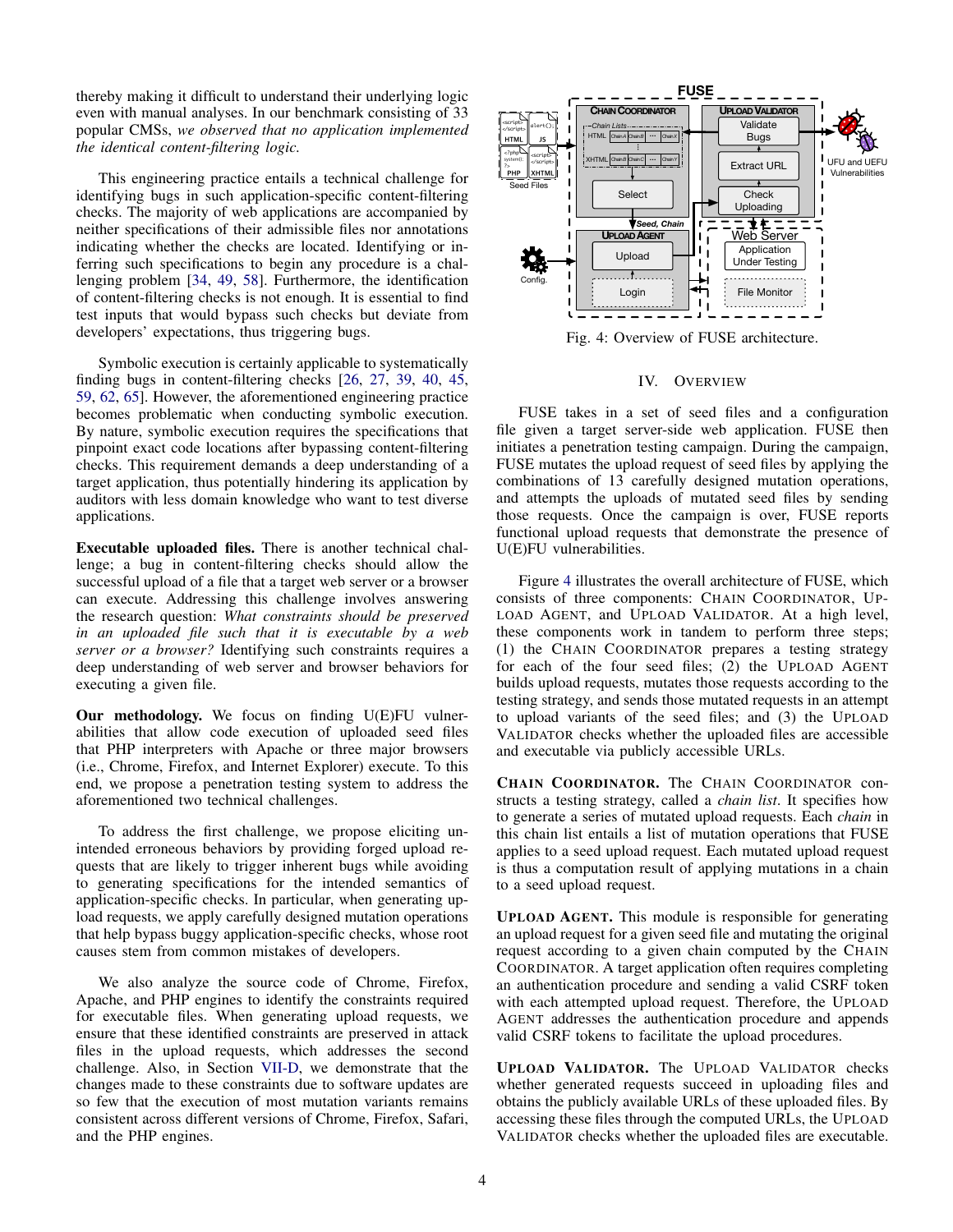```
1 /* Required Parameters */<br>2 login_page = [Login page
                    2 login_page = [Login page URL.],
3 credential = {
4 id = [Username.],
5 pw = [Password.]},
6 upload_page = [Uploading page URL.],
    token_re = [Regex for matching a CSRF token.],
    /* Optional Parameters */<br>success_re = [Reqex for
9 success_re = [Regex for a successful upload.],
10 response_re = [Regex for file URLs.],<br>11 url_prefix = [Common prefix of file
11 url_prefix = [Common prefix of file URLs.],
```
Fig. 5: Simplified FUSE configuration template file.

## V. DESIGN

Given a configuration file, FUSE conducts three phases. Phase I computes a testing strategy, which we refer to as a chain list, for each seed file. Phase II executes this testing strategy by constructing a seed request for each seed file, mutating these seed requests according to the chain list, and sending mutated requests. Phase III obtains the accessible URLs leading to successfully uploaded files and checks the execution capability of these uploaded files.

#### *A. Specifying a Testing Campaign*

FUSE takes in two inputs: a set of seed files and a configuration file. Each seed file becomes a source for building a standard upload request, which is called a *seed request*. FUSE also uses a user-provided configuration file that specifies parameters for a target PHP application.

Figure [5](#page-4-0) shows a configuration template. It specifies authentication credentials, URLs for the login and upload webpages, and CSRF token fields from which FUSE extracts tokens. The parameters in Lines (Lns) [9-11](#page-4-0) are optional as some applications may not require them. They specify how to obtain the URLs for uploaded files. Section [V-D](#page-5-0) explains how FUSE utilizes each parameter in detail.

We argue that specifying this configuration file is an acceptable cost for finding U(E)FU vulnerabilities. Widespread web penetration testing tools require comparable configuration effort. SQLmap [\[14\]](#page-15-29) requires auditors to specify login cookie credentials, target URLs, and parameters to inject payloads. Arachni [\[3\]](#page-14-1) and Burp [\[5\]](#page-14-4) crawl target URLs and injection parameters by default but still demand the same information for better coverage and precise scanning. Zap [\[25\]](#page-15-30) takes advantage of its network proxy tools to generate sitemaps and specify attack targets via user interactions, thus systematically generating such configuration information.

The additional configuration cost for FUSE is necessary to define the *success\_re*, *response\_re*, and *url\_prefix* parameters. The *success\_re* parameter indicates whether an upload attempt is successful. The *response\_re* and *url\_prefix* parameters are for computing the URLs leading to uploaded files. These parameters can be omitted when leveraging the File Monitor at a target web server ([§V-D\)](#page-5-0). However, these parameters exist to support testing scenarios in which placing the File Monitor is not a viable option.

### <span id="page-4-1"></span>*B. Phase I: Chain Coordination*

This chain coordination step generates a testing strategy specifying how to mutate a given seed request. Recall that a *chain* is a list of mutation operations. This testing strategy entails a list of chains, which we call a *chain list*. The goal of this chain coordination is to exhaustively explore all feasible mutation combinations, thus contributing to FUSE generating diverse upload requests and finding new bugs. Note that each mutation operation is designed to bypass one kind of content-filtering check. Therefore, the combination of those certainly increases the odds of bypassing multiple contentfiltering checks. Our evaluation demonstrates that there exist numerous bugs that FUSE could miss without considering mutation combinations ([§VII-D\)](#page-11-0).

The CHAIN COORDINATOR begins by creating an initial chain list for each seed request. For each seed request, it permutes all applicable mutation operations and then orders them by chain length. For instance, if the mutation operations applicable to the HTML seed are M1, M2, and M3, the chain list is as follows.

HTML: {∅, M1, M2, M3, M1M2, M1M3, M2M3, M1M2M3}

It is possible for two different mutation operations to conflict with each other in the case that they revise the overlapping portions of a seed request. The CHAIN COORDINATOR removes such spurious chains to purge unnecessary mutations. For example, if M1 conflicts with M2, the revised chain list for the previous example becomes the following.

HTML: { $\emptyset$ , M1, M2, M3, M1M2, M1M3, M2M3, M1M2M3}

Another functionality of the CHAIN COORDINATOR is to remove chains based on a previous upload attempt result obtained from Phase III to conduct an efficient penetration testing campaign. If a chain contributes to a successful upload, the CHAIN COORDINATOR purges all other chains that include the successful chain. Because the chain list is ordered according to its chain length, FUSE always picks a short chain rather than other longer chains that include this short chain. Our purpose is to report distinct minimum-length chains for successful exploits. For example, if the chain M1 successfully triggers a UFU vulnerability, the CHAIN COORDINATOR removes all other chains that include M1 from the chain list as follows:

HTML: 
$$
\{\underbrace{\emptyset, M1}_{tested}, M2, M3, M1M3, M2M3\}
$$

Also, if the chain of  $\emptyset$  (i.e., no mutation to the seed request) triggers a UFU vulnerability, the CHAIN COORDINATOR removes all chains in the chain list. In other words, when a seed request succeeds in uploading its seed file, FUSE sends no further mutated upload requests originating from this seed request. When a target application implements no measure to prevent UFU vulnerabilities, finding diverse test cases becomes pointless. On the other hand, if a seed request fails, it indicates the existence of content-filtering checks against which FUSE performs a penetration testing campaign.

#### *C. Phase II: Mutating and Sending Upload Requests*

The UPLOAD AGENT starts by performing the authentication procedure of a target web application. It leverages the login\_page and credential parameters from a given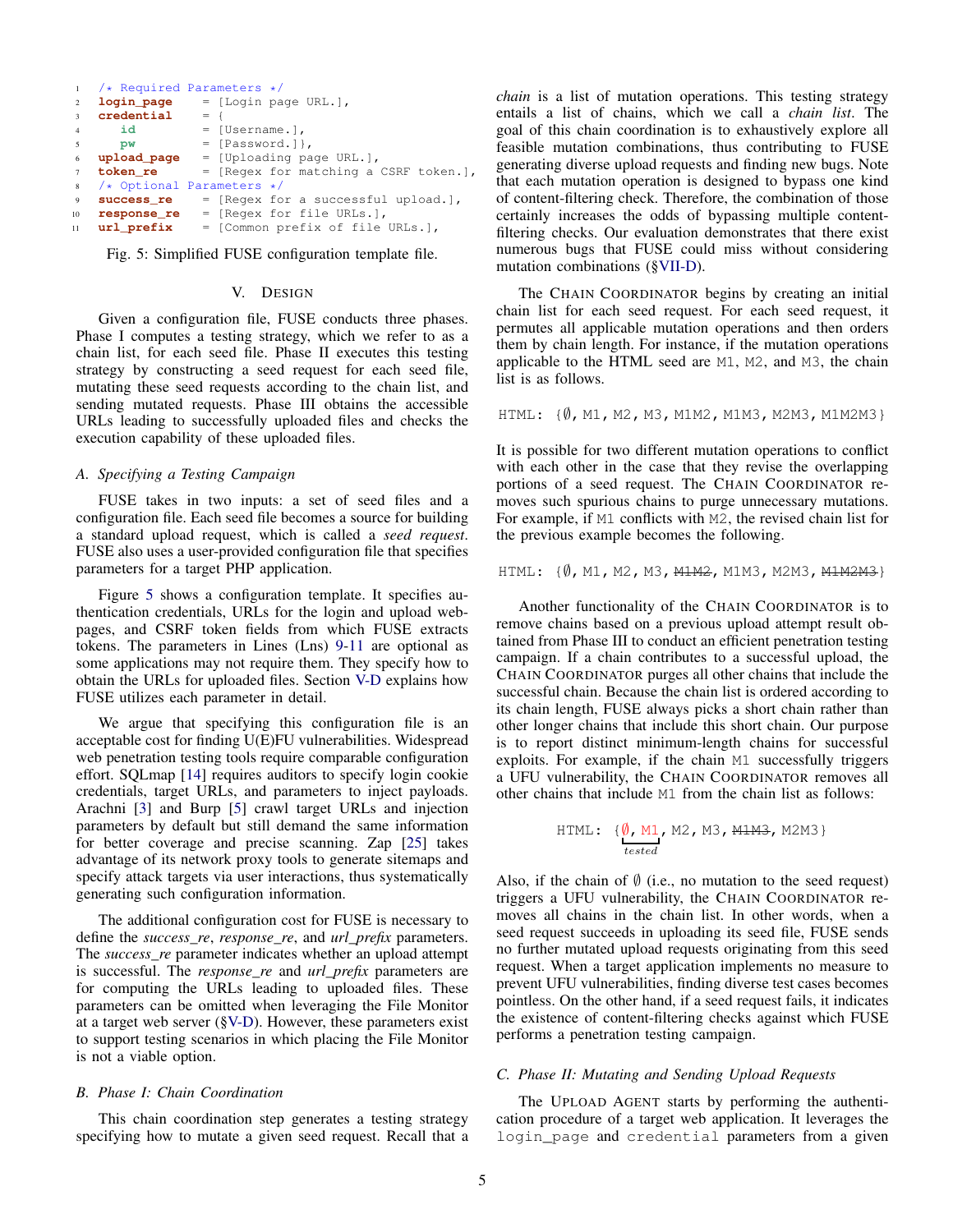## Algorithm 1: File Upload Algorithm.

<span id="page-5-5"></span><span id="page-5-4"></span><span id="page-5-3"></span><span id="page-5-2"></span>

|                         | 1 function Upload (conf, seed, chain)                            |
|-------------------------|------------------------------------------------------------------|
| $\overline{2}$          | unique $\leftarrow$ RandStr(32)                                  |
| 3                       | $url \leftarrow conf.update\ page$                               |
| $\overline{\mathbf{4}}$ | $token_u \leftarrow$ ExtractTokens (url, conf.token_re)          |
| 5                       | $request \leftarrow \text{ConstructRequest}(url, token_u, seed)$ |
| 6                       | for $m \in chain$ do                                             |
| 7                       | $request \leftarrow \text{MutateRequest}(request, m)$            |
| 8                       | $request \leftarrow PostProcess(request, unique)$                |
| 9                       | $response \leftarrow \text{SendRequest}(url, request)$           |
| 10                      | return request, response, unique                                 |

<span id="page-5-7"></span><span id="page-5-6"></span><span id="page-5-1"></span>configuration file to construct an authentication request and sends this request to complete the authentication procedure. The UPLOAD AGENT then generates upload requests by mutating the seed request and sends these requests. Algorithm [1](#page-5-1) describes this uploading procedure. It obtains a given configuration file (*conf*), seed file (*seed*), and *chain*. It first assigns a unique identifier in Ln [2,](#page-5-2) which is a reference index used for the later validation process.

Because a target web application often requires a valid CSRF token, the ExtractTokens function dynamically extracts a CSRF token from an upload page. It internally fetches the upload webpage and extracts the form element corresponding to a CSRF token by leveraging a regular expression specified in *conf*. The ConstructRequest function in Ln [5](#page-5-3) then constructs a seed request that attempts to upload the *seed* by adding the extracted CSRF token. The UPLOAD AGENT then mutates *seed* by applying each mutation in *chain*, as Lns [6-](#page-5-4)[7](#page-5-5) show. Ln [8](#page-5-6) performs the post-processing of the mutated upload request to facilitate the later validation process. Specifically, it changes the upload file name, assigning it a *unique* value and appends this value in the comment portion of the file to be uploaded. Finally, the SendRequest function in Ln [9](#page-5-7) sends the mutated and post-processed *request* to the target *url* and returns the response received from the target application.

### <span id="page-5-0"></span>*D. Phase III: Upload Validation*

The UPLOAD VALIDATOR performs three tasks: (1) it checks whether each attempted upload request successfully drops a file at the web server hosting the target application; (2) it computes the URL leading to the uploaded file; and (3) it confirms whether this obtained URL invokes the execution of the uploaded file.

As the first task in vetting a successful upload, the UPLOAD VALIDATOR checks whether the *response* to an upload request is free from any error messages by default. The UPLOAD VALIDATOR leverages a regular expression (success\_re) defined in the configuration file that checks for the existence of a pattern in the response indicating a successful upload.

For the second task, the UPLOAD VALIDATOR has three different methods of obtaining the URL of an uploaded file. Because various applications differ in assigning URLs to uploaded files, we generalize those into three methods. We explain these methods from the simplest approach to the most sophisticated one.

Common prefix of URLs. The UPLOAD VALIDATOR uses a user-provided parameter, url\_prefix, which indicates the common prefix of URLs leading to all the uploaded files. If this parameter is set, the UPLOAD VALIDATOR simply concatenates the URL value extracted with url\_prefix and an upload file name, thus generating the final URL.

Upload response and summary webpage. Several applications, including HotCRP, present the URL of an uploaded file in the response to its upload request. The UPLOAD VALIDA-TOR leverages a user-provided parameter, response\_re, to extract the URL leading to this uploaded file.

Instead of checking the upload response, the UPLOAD VALIDATOR is able to reference a specified summary page listing all accessible URLs leading to uploaded files. The UPLOAD VALIDATOR leverages the *unique* identifier from Algorithm [1.](#page-5-1) Each URL already has a *unique* identifier in its file path, and the fetched content from this URL contains a *unique* identifier in its body. Thus, the UPLOAD VALIDATOR is able to map each URL to an upload request by leveraging the *unique* identifier as a joining key.

File Monitor. The previous two methods are highly dependent on user-provided parameters and the understanding of a target application. Furthermore, several applications use random file names for their uploaded files and provide no summary page, which makes defining the url prefix and response re parameters infeasible. To handle such cases, the UPLOAD VALIDATOR uses the File Monitor. The File Monitor is a monitoring component that is installed at the web server hosting a target web application. It is a one-time setup tool that monitors any file creation event under a web root directory.<sup>[1](#page-5-8)</sup>

For each creation event, the File Monitor stores the absolute path of the created file and the MD5 hash value of its content. When the UPLOAD VALIDATOR sends the hash value to retrieve the URL leading to a successfully uploaded file, the File Monitor responds with the stored absolute path that matches the hash value of the file. The UPLOAD VALIDATOR computes the URL from the received absolute path by replacing the web root directory with the web server domain name.

Finally, the UPLOAD VALIDATOR validates whether each obtained URL indeed invokes the execution of an uploaded file, which could be different from its seed file. For the PHP seed file, we implemented the code that dynamically generates 'FUSE\_GEN.' The UPLOAD VALIDATOR invokes a mutated version of this seed via its URL and checks whether the response page contains 'FUSE\_GEN', which demonstrates the successful CE of the PHP variant. Otherwise, the UPLOAD VALIDATOR considers such cases as PCE risks.

For an uploaded HTML, JS, or XHTML file, the UPLOAD VALIDATOR checks the difference between the attempted upload file contained in an upload request and the uploaded file fetched from the obtained URL. If there is no difference, those uploaded files are highly likely to be executable because none of the applied mutations tampers with the execution of the mutated file. Next, the UPLOAD VALIDATOR checks whether the Content-Type header in the response is among our selections of 10 MIME types. Recall that JS, HTML, and XHTML files are executed at client-side browsers, and these browsers reference the MIME type in the Content-Type header to decide whether the fetched content is executable.

<span id="page-5-8"></span><sup>&</sup>lt;sup>1</sup>We used the default Apache web root directory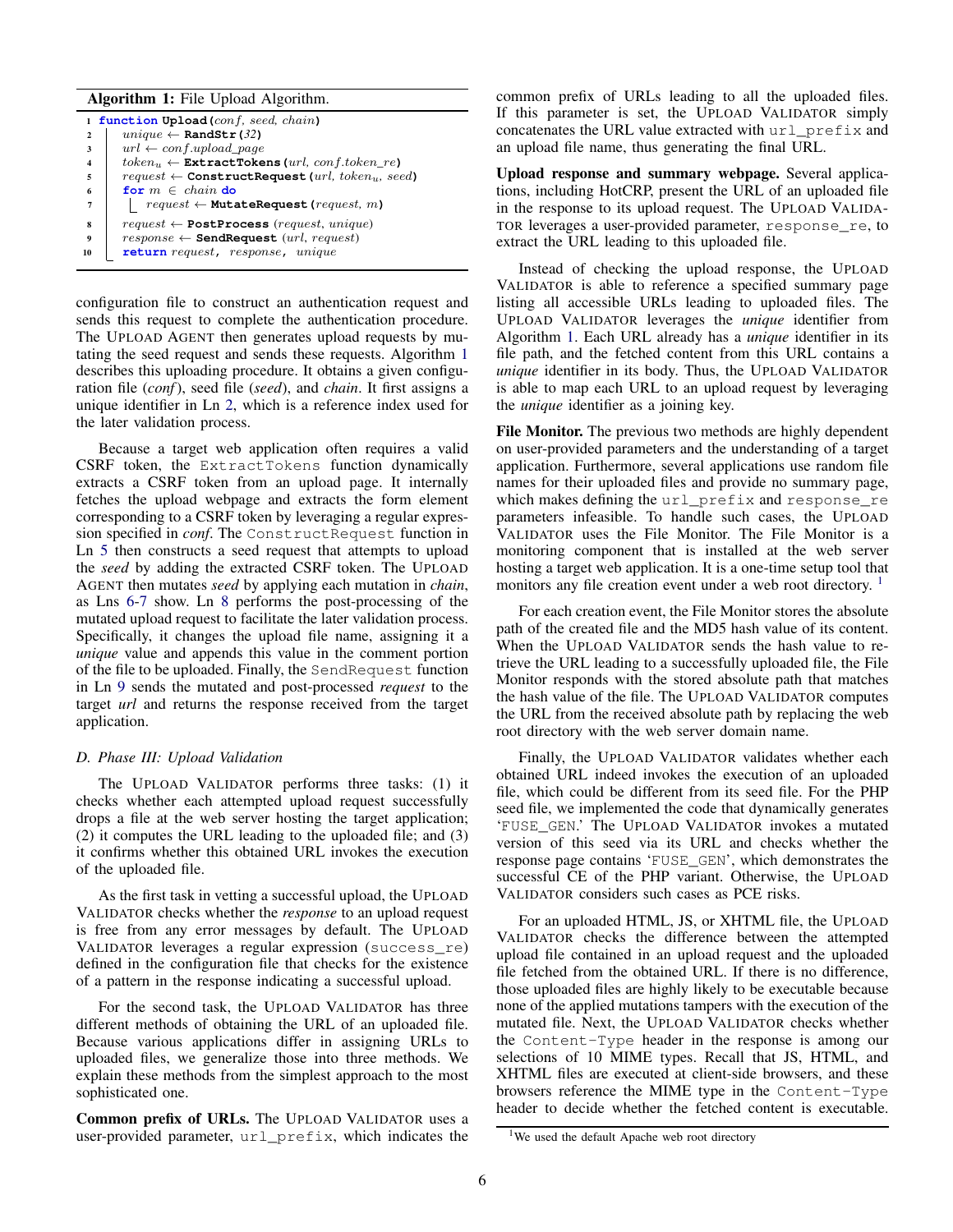We empirically collected the aforementioned 10 MIME types. For each JS or (X)HTML seed file, we fetched the MIME types while varying the Content-Type header values and checked whether they were indeed executable in Chrome, Firefox, or Internet Explorer headless browsers.

## *E. Uploading* .htaccess

FUSE further checks the feasibility of uploading a .htaccess file. If an upload attacker is able to control a .htaccess file, she is able to invoke a PHP interpreter to execute an uploaded file with any extension as well as to make this uploaded file accessible. This is a critical security threat that enables a UFU vulnerability, which imposes a PCE risk, to evolve into a UEFU vulnerability that results in CE.

Specifically, after completing Phase III, FUSE attempts to upload an arbitrary .htaccess file. We programmed this .htaccess file to allow arbitrary extensions to be executed by a PHP interpreter. To check whether the .htaccess file has successfully uploaded, FUSE uploads another arbitrary image file with metadata that embeds in the PHP seed file. It then validates the execution of the uploaded image file via a PHP interpreter by invoking the URL leading to this image file.

### VI. MUTATION OPERATIONS

<span id="page-6-1"></span>The main goal of the mutations is to transform a given upload request in a way that its resulting upload file preserves the execution semantic of its seed file and the mutated request is likely to bypass content-filtering logic. To achieve this goal, we started by identifying mutation vectors that an upload attacker is able to manipulate. Assuming an upload attacker who exploits these mutation vectors, we conducted a preliminary study to identify common developer mistakes in performing content-filtering checks.

Preliminary study. We investigated known CVEs, existing evasion techniques from the Internet, and previous studies [\[30,](#page-15-31) [41\]](#page-15-32). We also examined what built-in methods that mature applications leverage for content-filtering checks in nine popular applications, including WordPress and Joomla. Based on these investigations, we generalized the existing attack techniques into five objectives that exploit different types of developer mistakes. We then designed 13 operations, each of which instantiates one or two of the defined objectives, thereby triggering inherent mistakes and bypassing emplaced contentfiltering logic. Note that five of 13 operations (i.e., M5, M7, M9, M10, and M13) are proposed by our work.

Execution constraints. When designing each mutation, we adjusted the operation to preserve the execution semantic of a seed file. We investigated basic constraints for a given file that an Apache web server or a browser requires for its execution. We manually analyzed the source code of Chrome 74, Firefox 68, eight different versions of Apache mod\_php modules, and PHP 5.6 interpreter engines to understand which constraints should be preserved for the seed files to be executable.

We observed that a PHP interpreter executes a PHP file that contains the PHP start tag (i.e.,  $\langle$ ?php or  $\langle$ ?). However, this invocation of a PHP interpreter is governed by an Apache mod\_php module. This module requires an executable PHP

<span id="page-6-0"></span>

Fig. 6: Message structure of an HTTP multipart request and mutation vectors.

file to have one of the seven PHP-style file extensions (e.g., php3, phar) for its execution via direct URL invocations. In the Chrome and Firefox browsers, we also identified that an executable HTML file must start with pre-defined start tags within its first 512 bytes with subsequent valid HTML code, which is well aligned with the models that Barth *et al.* extracted [\[31\]](#page-15-18). An executable XHTML file shares the same constraints as the HTML case but requires the presence of xmlns tags. We also investigated other browser-supported file types (i.e., SVG and EML) that allow embodying JS scripts. When implementing each mutation operation, we ensured that they reflected these constraints, thus preventing the mutation from tampering with these constraints.

Mutation vectors. FUSE mutates the fields of an HTTP(S) multipart request [\[50\]](#page-15-14), which is generally constructed by clients to upload files and data to a web server. Figure [6](#page-6-0) represents the standard message format of an HTTP multipart request. In the *request body* of the upload request (Figure [6\)](#page-6-0), FUSE considers three mutation vectors to modify its corresponding field: (1) Extension, (2) Content-Type, and (3) Content. From the point of view of the file, each vector is represented as follows.

- Extension: the extension of a file name.
- Content-Type: the MIME [\[38\]](#page-15-33) type of a file.
- Content: the binary content or plain text of a file.

Mutation objectives. The followings enlist five key objectives derived from the aforementioned preliminary study.

1) *Checking the absence of content-filtering checks*: We observed that several applications do not perform any checks on incoming upload requests. FUSE achieves this objective by sending the seed request for each executable seed file without applying any mutation.

2) *Eliciting incorrect type inferences based on* Content: This goal is inspired by the previous approaches that generate a file with an inferred type that varies between different execution environments [\[30,](#page-15-31) [41\]](#page-15-32). They demonstrated chameleon attacks, which disguise one type of file as another type to evade the type inference heuristics of malware detectors or browsers. We extend this idea to induce different views on an uploaded file type between web applications and the execution environment where the uploaded file runs. Specifically, we aimed to cause erroneous type inferences from PHP built-in functions, including finfo\_file and mime\_content\_type, which references the Content part.

3) *Exploiting incomplete whitelists or blacklists based on* Extension: We observed that different applications differ in specifying prohibited extensions (blacklist) or allowed extensions (whitelist). The goal is to exploit this inconsistency of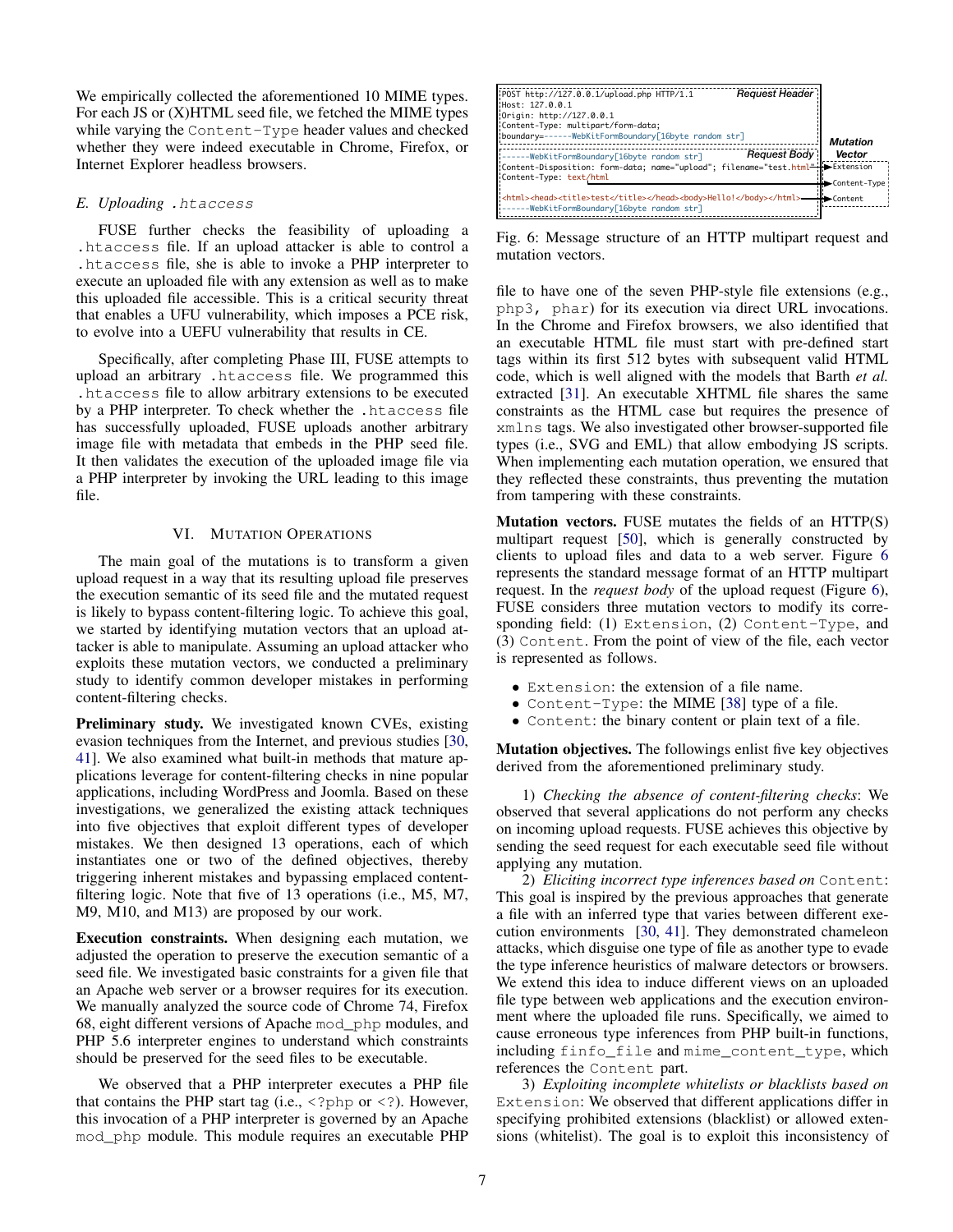<span id="page-7-0"></span>

| <b>Description</b>                                  | Seed File(s)                                                                   | <b>Objectives</b>                      |
|-----------------------------------------------------|--------------------------------------------------------------------------------|----------------------------------------|
| Prepending a resource header                        | PHP, HTML                                                                      | 2                                      |
| Inserting a seed into metadata                      | PHP, HTML, JS                                                                  | $\mathfrak{D}$                         |
| Changing the content-type<br>of a request           | PHP, HTML, XHTML, JS                                                           | 5                                      |
| Changing a file extension                           | PHP, HTML, XHTML, JS                                                           | 3                                      |
| Replacing PHP tags<br>with short tags               | <b>PHP</b>                                                                     | 4                                      |
| Converting HTML into EML                            | HTML, XHTML                                                                    | 2, 3                                   |
| Removing a file extension                           | PHP, HTML, XHTML, JS                                                           | 3                                      |
| Converting a file in SVG                            | <b>HTML</b>                                                                    | 3                                      |
|                                                     |                                                                                | 2, 4                                   |
| Changing a file extension<br>to an arbitrary string | PHP, HTML, XHTML, JS                                                           | 3                                      |
| Converting a file extension<br>to uppercase         | PHP, HTML, XHTML, JS                                                           | 3                                      |
|                                                     | PHP, HTML, XHTML, JS                                                           | 3                                      |
|                                                     | PHP, HTML, XHTML, JS                                                           | 2                                      |
|                                                     | M12 Prepending a file extension<br>M <sub>13</sub> Appending a resource header | Prepending an HTML comment HTML, XHTML |

TABLE I: List of mutation operations for each seed file.

whitelists or blacklists of extensions, which presents opportunities to allow the uploads of impermissible files.

4) *Bypassing keyword filtering logic based on* Content: The goal is to bypass the filtering logic of applications that search for certain program-specific keywords, including <?php, <html>, and <script>, to infer an uploaded file type.

5) *Bypassing filtering logic based on* Content-Type: We observed that several applications often accept the MIME type specified in the Content-Type without checking the actual type of the file in the Content. The goal is to inject incorrect MIME types to bypass content-filtering checks.

Table [I](#page-7-0) summarizes the list of mutation operations that we designed to address the five objectives above. Note that achieving the first objective demands no mutation because accepting seed requests with no mutation implies the absence of content-filtering checks. Each mutation addresses at least one objective and corresponds to certain seed files. For example, M1 is designed to achieve the second objective and is only applicable to two seed request types that upload HTML or PHP seed files.

Mutation conflicts. Recall from Section [V-B](#page-4-1) that we predefined a set of conflicting mutation operations for each mutation operation and excluded such conflicting operations when creating the chain list. For a given operation  $(M1)$ , we defined a conflicting mutation  $(M2)$  as when (1) both  $M1$  and  $M2$  revise the same portion of a mutation vector, or (2)  $M1$ combined with  $M2$  causes a CE failure, thus rendering  $M2$ unnecessary. When enumerating the permutations of the 13 mutations set, we discarded a combination in which one of its mutation operations conflicted with other mutation operations.

M1: Prepending a resource header. M1 prepends the 1024 bytes from the headers of six resource files (GIF, JPG, PDF, PNG, TAR\_GZ, and ZIP) to the Content of a given upload request. Thus, applying M1 means generating a mutation request for each resource file, thus generating six distinct mutation requests. The intention is to deceive the type inference heuristics of a target PHP application. A common method to filter out a malicious file is to infer its type and to reject the file based on the inferred type. We observed that several PHP applications inferred a file type by matching a prepared signature to the header part of a file. This observation led us to define the M1 operation. M1 is applicable to PHP and HTML seed requests; however, M1 is not applicable to JS and XHTML because no browser is able to execute a JS or XHTML file with a resource file header.

M2: Inserting a seed into resource metadata. M2 injects the Content of a given upload request into the metadata portion of six resource files (JPG, PNG, GIF, ZIP, PDF, and BMP), thus generating six distinct mutations. FUSE analyzes the structure of each resource file and identifies the specific chunk blocks that include comment metadata. Thereafter, our system injects an upload file into that block as comment metadata. Finally, FUSE changes the Content in the seed request with the corresponding values of the modified resource file. For instance, FUSE injects a PHP seed into the comment part of the GIF89a metadata. Unlike to M1, which tries to upload an incomplete resource file, M2 uploads a complete resource file so that most image viewers render its thumbnail and image without any error. We checked that the M2 operation does not tamper with code execution of a PHP and an HTML file.

M3: Changing the Content-Type of an upload request. M3 changes the Content-Type of an upload request into one MIME [\[38\]](#page-15-33) type of the six resource files (JPG, PNG, GIF, TAR\_GZ, ZIP, and PDF). We observed that some applications leverage the Content-Type of an upload request body instead of inferring the type of an uploaded file based on its content. The M3 operation is effective in bypassing such filtering logic. Because this operation only alters the Content-Type value, M3 is applicable to all seed files.

M4: Changing a file extension. This operation changes the Extension of a given upload request to one of the seven PHP-style extensions or one of the 17 predefined common extensions. Because FUSE tries every one of these extensions, it produces 19 mutated requests for a given upload request. We observed that web applications often use an extension blacklist to prevent adversaries from uploading malicious files. For this operation, our objective is to try a diverse set of common extensions, including PHP-style extensions, that may invoke a target PHP interpreter or contribute to bypassing content-filtering checks. We collected PHP-style extensions from eight different versions of Apache mod\_php modules, each of which specifies which extension set invokes a PHP interpreter. For instance, phar is a new extension supported by mod\_php for PHP 7.2. Therefore, developers should update their content-filtering logic as well to block phar files. M4 is designed to identify the omission of content-filtering logic for each listed extension. M4 is applicable to all seed types.

M5: Replacing PHP tags. M5 replaces the default PHP opening tags (i.e., <?php) in the Content of a given upload request with short tags (i.e., <?). It is designed to bypass the content-filtering logic that searches only for the default PHP opening tag. M5 is designed solely for a PHP seed file.

M6: Converting HTML into EML. This operation converts the HTML file in the Content of a given upload request into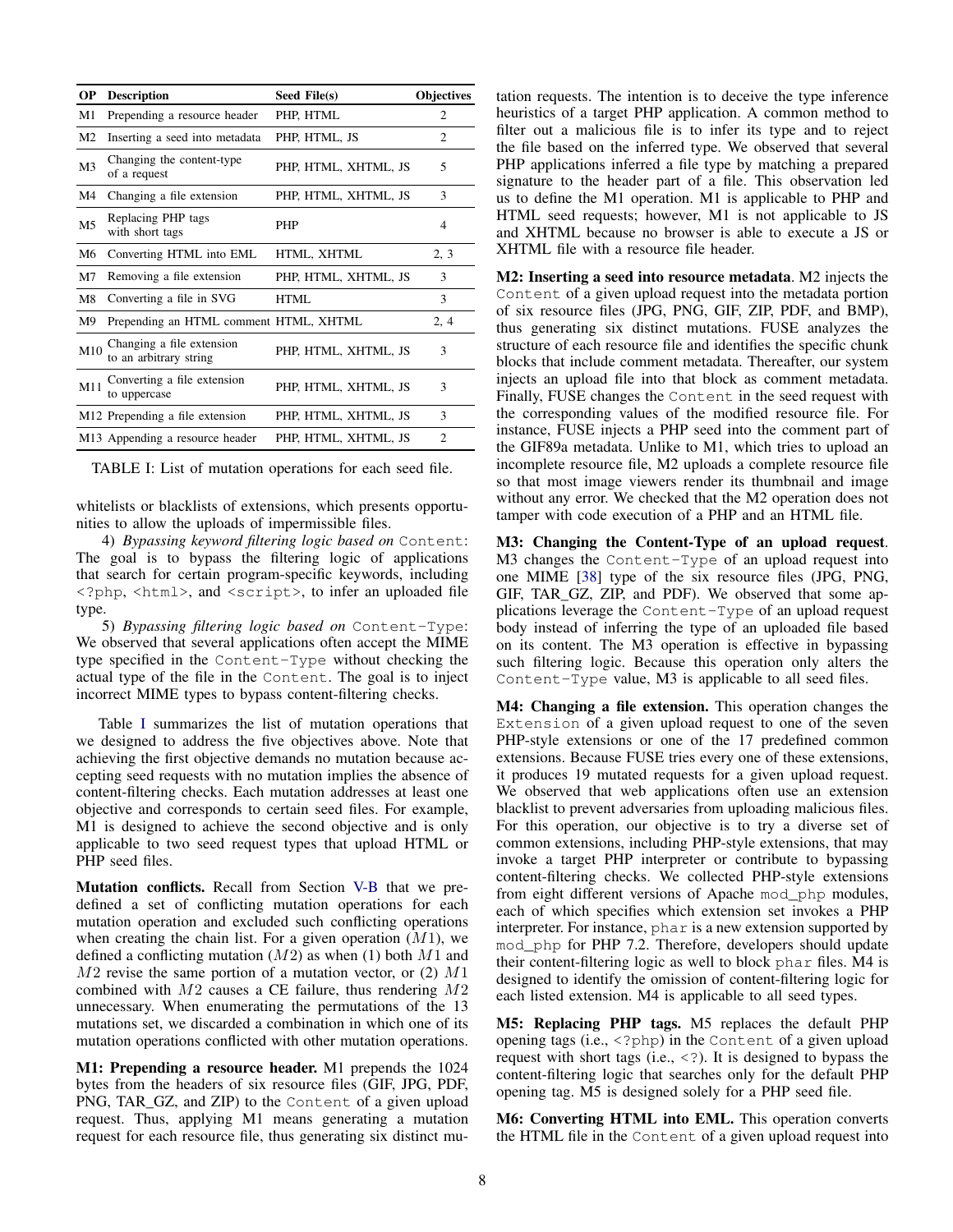Electronic Mail (EML) [\[6,](#page-14-5) [38\]](#page-15-33) by mutating the upload request. EML is the standard format of email files used by Microsoft Outlook, Mozilla Thunderbird, and Apple Mail. Interestingly, an EML file is able to include an HTML document with script elements. M6 first prepends the header of a prepared EML file to the beginning of the Content. It then converts HTML special characters in the Content to hexadecimal format so that the converted HTML code performs code execution. Finally, it changes the Extension of a given seed request into the eml extension. We observed that Internet Explorer 9, 10, and 11 execute an HTML in the EML format. Thus, M6 is applicable to (X)HTML seed files.

M7: Removing a file extension. The M7 operation is designed to remove the Extension of a given upload request that potentially contributes to bypassing content-filtering checks. Unfortunately, we observed that several web applications do not check the existence of a file extension itself. Since this operation only concerns the Extension of the requests, it is suitable for all seed types.

M8: Converting a file to SVG. SVG is a file format in XML that represents a vector image; it facilitates the embedding of HTML code in its file. M8 embeds an HTML file into a prepared Scalable Vector Graphics (SVG) [\[15\]](#page-15-34) file. M8 appends the start and end tags of a prepared SVG file to the beginning and ending of the Content of a given upload request. Additionally, this operation changes the Extension of the request to svg. Since the SVG file format only supports embedding in an HTML document, the M8 operation is only applicable to HTML files.

M9: Prepending an HTML comment. In this operation, the 4,096 bytes of an HTML comment consisting of an arbitrary string are prepended to the Content of a given request. We designed the M9 based on the fact that the contentfiltering logic of the XE application checks for the existence of keywords indicating JS scripts or HTML documents in the heading part of an uploaded file. For example, XE searched <html> or <script> in the heading part but not in the entire file. By leveraging this information, M9 prepends the HTML comment tags (i.e.,  $\langle$ !--, -->) to the contents of the original HTML seed file, thus bypassing the content-filtering logic. At the same time, because the comment start tags exist in its first 512 bytes, the Chrome and Firefox browsers infer the mutated file to be an executable HTML file. This operation aims to execute an HTML-type file, thus making the operation applicable to both HTML and XHTML seed files.

M10: Changing a file extension to an uncommon extension. M10 changes the Extension of a given request to an uncommon extension (e.g., fuse). Similar to M4 and M7, this operation is designed to bypass blacklist-based extension filtering checks. We observed that the filtering logic of several web applications does not perform the content-filtering logic for uncommon extensions because they do not know what to check for such uncommon file types. We note that CE of files mutated by M10 depends on whether a web server performs content-sniffing [\[2\]](#page-14-6). In the default Apache setting, Apache does not perform content-sniffing for files with uncommon extensions. This invites a browser to infer the file type based on its content by performing content-sniffing. When the browser determines its MIME type to be HTML, the uploaded file becomes executable. This is a classic MIME confusion attack [\[12\]](#page-14-7). M10 is suitable for HTML and JS seed files.

M11: Converting a file extension to uppercase. M11 performs an operation that changes the second character in the Extension of a given request to uppercase. This operation exploits the discrepancies in checking file extensions between the file filtering logic of a target web application and the type inference module of an Apache server. Consider a target application that allows the upload of an HTML file with the hTml extension due to buggy content-filter logic. Now, when a victim accesses this uploaded file, the Apache web server inspects its file extension in the case-insensitive manner and specifies the Content-Type header to be the inferred type of text/html. The victim's browser executes this file as HTML because of its content header. That is, the target application thinks this file is not an HTML file, but its web server automatically injects the inferred text/html MIME type, resulting in CE. M11 is applicable to all seeds.

M12: Prepending a file extension. This operation prepends a given extension to the predefined 14 extensions, including png, jpg, and zip, to the Extension of a given seed request. For example, M12 mutates the extension of the uploaded file from .php to .gzip.php by prepending the gzip to the Extension. Many applications assess the MIME type of an uploaded file based on its extension to filter out suspicious file types. We designed M12 to deceive the flawed contentfiltering logic that infers the MIME type of the file by checking the extension (gzip) prepended to the Extension, not the original Extension (php). M12 is applicable to all seeds.

M13: Appending a resource header. M13 appends the eight bytes header of a predefined JPG file to the end of the Content of a given upload request. As a result, the uploaded file has two file signatures: one from the original seed file and the other from the predefined JPG file. The goal is to mutate an upload request so that the uploaded file causes a target application to fail to infer the correct MIME type of the file. We observed that the finfo\_file built-in function returns the two MIME types for this malformed file. M13 abuses this misinterpretation by creating a file with more than one file signature. This operation is applicable to all file types.

## VII. EVALUATION

We evaluated FUSE for finding U(E)FU vulnerabilities ([§VII-B\)](#page-9-0) and compared it against state-of-the-art penetration testing tools ([§VII-C\)](#page-11-1). We also analyzed the efficacy of the exercised mutation operations ([§VII-D\)](#page-11-0). Finally, we present case studies of the discovered vulnerabilities ([§VII-E\)](#page-13-0).

## *A. Experimental Setup*

We ran a series of experiments on 33 PHP web applications listed in the first column of Table [II.](#page-9-1) We selected our benchmark applications that support the upload functionality from the three sources: (1) the evaluation set covered by NAVEX [\[26\]](#page-15-7); (2) popular CMS applications listed by W3Techs [\[20\]](#page-15-1); and (3) highly rated CMS projects in PHP with more than 500 stars on GitHub [\[8\]](#page-14-8) that report no errors in their installations. According to the W3Techs statistics [\[20\]](#page-15-1), these are applications with the upload functionality used by at least 5,600 sites [\[20\]](#page-15-1) or have received large attention from GitHub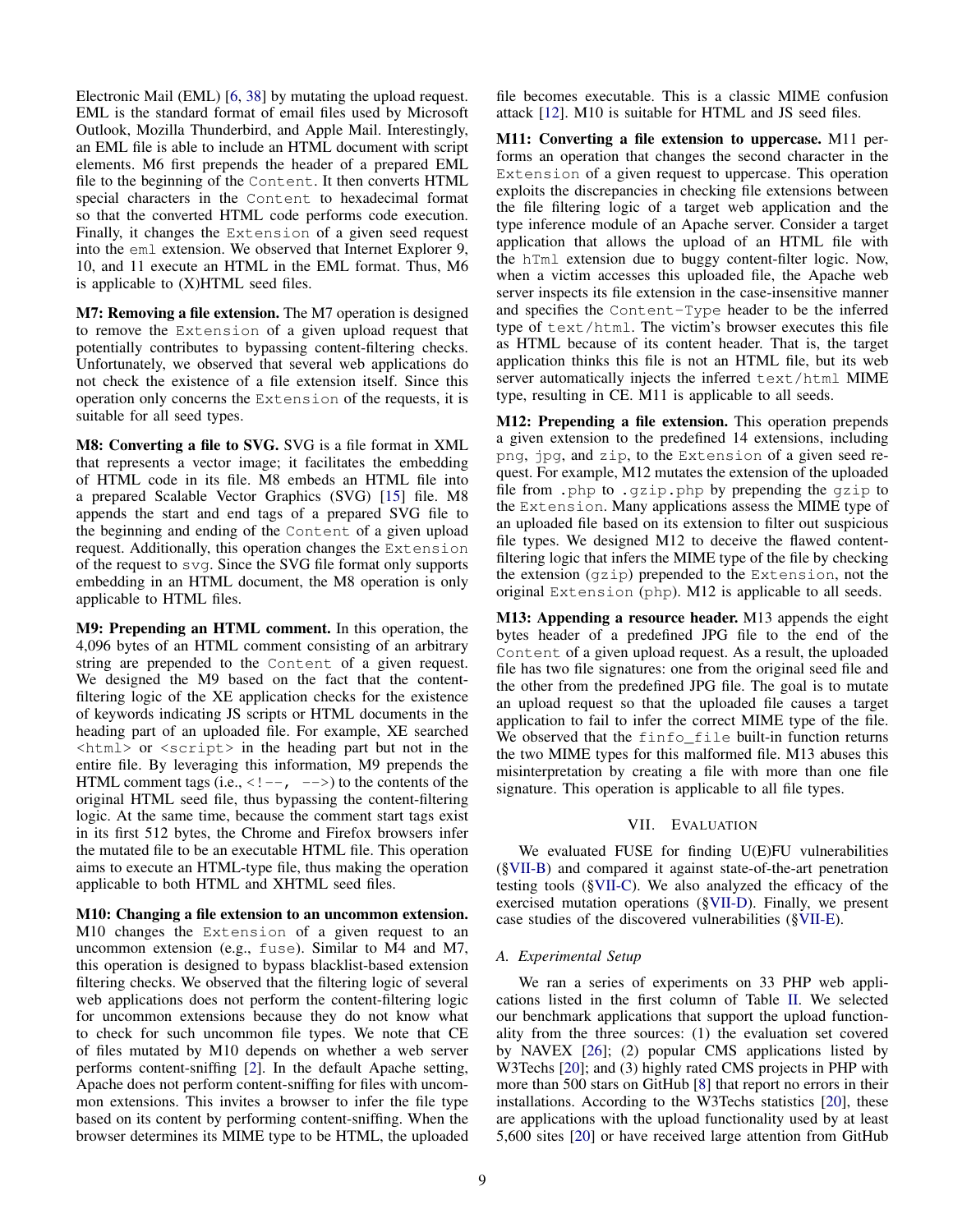<span id="page-9-1"></span>

| <b>Application</b>                             | Total # of<br><b>Attempted Requests</b> | CE             |                  |                  | <b>PCE</b>          |                  | .htaccess        | <b>Monitor</b>   | <b>Execution</b> |
|------------------------------------------------|-----------------------------------------|----------------|------------------|------------------|---------------------|------------------|------------------|------------------|------------------|
| (Version)                                      |                                         | <b>PHP</b>     | <b>HTML</b>      | <b>XHTML</b>     | <b>PHP</b>          | <b>JS</b>        | <b>Uploaded</b>  | <b>Enabled</b>   | <b>Time</b>      |
| Bludit(3.8.1)                                  | 117,267                                 | $\mathbf{0}$   | 1                | $\mathbf{0}$     | 3                   | $\mathbf{0}$     | x                | ✓                | 37m 34s          |
| Textpattern $(4.7.3)$                          | 11                                      | $\mathbf{1}$   | $\mathbf{1}$     | $\mathbf{1}$     | $\mathbf{0}$        | $\mathbf{1}$     | x                | X                | 0s               |
| Joomla (3.9.3)                                 | 121.117                                 | $\mathbf{0}$   | $\mathbf{0}$     | $\mathbf{0}$     | 28                  | $\overline{c}$   | Х                | ✓                | 47m 20s          |
| Drupal $(8.6.9)$                               | 120,849                                 | $\Omega$       | $\overline{0}$   | $\boldsymbol{0}$ | 18                  | $\overline{0}$   | x                | X                | 70m 39s          |
| CMSMadeSimple (2.2.9.1)                        | 24,986                                  | 2              | 1                | 1                | 14                  | 1                | Х                | Х                | $22m$ 53s        |
| Pagekit (1.0.16)                               | 107,609                                 | $\mathbf{0}$   | $\overline{2}$   | $\mathbf{1}$     | 5                   | $\overline{2}$   | Х                | X                | 36m 59s          |
| Backdrop (1.12.1)                              | 26.930                                  | $\mathbf{0}$   | $\overline{0}$   | $\mathbf{0}$     | 34                  | $\mathbf{1}$     | Х                | x                | 17m 16s          |
| CMSimple (4.7.7)                               | 102,168                                 | $\Omega$       | $\mathbf{1}$     | $\overline{0}$   | 5                   | 3                | $\boldsymbol{x}$ | $\boldsymbol{x}$ | $19m$ 3s         |
| WordPress $(5.0.3)$                            | 98,730                                  | $\Omega$       | $\overline{4}$   | $\overline{4}$   | 43                  | 8                | Х                | x                | 15m 26s          |
| Concrete5 $(8.4.4)$                            | 96,638                                  | $\mathbf{0}$   | 3                | $\mathfrak{2}$   | 6                   | $\overline{4}$   | X                | $\boldsymbol{x}$ | 38m 59s          |
| Composr (10.0.22)                              | 60                                      | $\theta$       | 1                | $\mathbf{1}$     | 50                  | $\mathbf{1}$     | x                | ✓                | 1s               |
| OctoberCMS <sup><math>‡</math></sup> (1.0.446) | 94,294                                  | $\mathbf{0}$   | $\mathbf{1}$     | $\overline{0}$   | 5                   | $\mathbf{1}$     | X                | ✓                | 14m 39s          |
| phpBB3 (3.2.5)                                 | 119,796                                 | $\theta$       | $\overline{0}$   | $\mathbf{0}$     | $\frac{1}{21}$ (21) | $\mathbf{0}$     | Х                | ✓                | 7m 42s           |
| Elgg $(2.3.10)$                                | 11                                      | $\mathbf{1}$   | $\mathbf{1}$     | $\mathbf{1}$     | $\mathbf{0}$        | $\mathbf{1}$     | $\boldsymbol{x}$ | ✓                | 0s               |
| Microweber $(1.1.2.1)$                         | 47,419                                  | 26             | 39               | 17               | 156                 | 13               | Х                | X                | 25m 44s          |
| XE (1.11.2)                                    | 105,757                                 | $\mathbf{0}$   | $\dagger$ 2 (1)  | $\dagger$ 2 (1)  | $\mathbf{1}$        | $\mathbf{1}$     | $\boldsymbol{x}$ | $\boldsymbol{x}$ | 325m 51s         |
| SilverStripe (4.3.0)                           | 87,312                                  | $\mathbf{0}$   | $\overline{c}$   | $\mathfrak{2}$   | 8                   | 5                | Х                | x                | 100m 22s         |
| ZenCart $(1.5.6a)$                             | 121,827                                 | $\mathbf{0}$   | $\mathbf{1}$     | $\mathbf{1}$     | $\mathbf{1}$        | $\mathbf{1}$     | x                | ✓                | 24m 34s          |
| ECCube3 (3.0.17)                               | 5                                       | $\mathbf{1}$   | $\mathbf{1}$     | $\mathbf{1}$     | $\mathbf{0}$        | $\mathbf{1}$     | ✓                | x                | 1s               |
| GetSimpleCMS (3.3.15)                          | 52,564                                  | $\overline{0}$ | 9                | $\mathbf{1}$     | 15                  | 12               | X                | $\boldsymbol{x}$ | 16m 26s          |
| DotPlant2 (N/A)                                | 5                                       | $\mathbf{1}$   | 1                | $\mathbf{1}$     | $\Omega$            | $\mathbf{1}$     | ✓                | X                | 1s               |
| MyBB (1.8.19)                                  | 12,142                                  | $\mathbf{0}$   | $\dagger$ 1 (1)  | $\boldsymbol{0}$ | $\dagger$ 33 (33)   | $\uparrow$ 4 (4) | x                | ✓                | 2m 58s           |
| HotCRP $\P$ (2.102)                            | 94,034                                  | $\mathbf{0}$   | $\boldsymbol{0}$ | $\boldsymbol{0}$ | 13(3)               | $\boldsymbol{0}$ | Х                | X                | 257m 18s         |
| Subrion $(4.2.1)$                              | 60                                      | $\mathbf{1}$   | $\mathbf{1}$     | $\mathbf{1}$     | 48                  | $\mathbf{1}$     | x                | $\boldsymbol{x}$ | 4s               |
| SymphonyCMS (2.7.7)                            | 24,980                                  | 1              | 1                | $\mathbf{1}$     | 14                  | 1                | ✓                | X                | 4m 18s           |
| AnchorCMS (0.12.7)                             | 108,292                                 | $\mathbf{0}$   | $\boldsymbol{0}$ | $\boldsymbol{0}$ | $\overline{4}$      | $\mathbf{1}$     | Х                | $\boldsymbol{x}$ | 3m 28s           |
| WeBid (1.2.2)                                  | 85,317                                  | $\theta$       | $\mathbf{0}$     | $\mathbf{0}$     | 6                   | $\mathbf{0}$     | x                | x                | 19m 42s          |
| Collabtive (3.1)                               | 102,097                                 | $\Omega$       | $\mathbf{0}$     | $\overline{0}$   | $\mathbf{1}$        | $\mathbf{1}$     | Х                | $\boldsymbol{x}$ | 184m 20s         |
| OsCommerce2 (2.3.4.1)                          | 6,825                                   | 1              | 11               | $\mathbf{1}$     | 49                  | $\mathbf{1}$     | ✓                | X                | $10m$ 31s        |
| $X2$ engine $(6.9)$                            | 71,021                                  | $\mathbf{0}$   | $\boldsymbol{0}$ | $\boldsymbol{0}$ | 14                  | $\mathbf{0}$     | Х                | ✓                | 71m 38s          |
| ClipperCMS $(1.3.3)$                           | 63,259                                  | $\mathbf{0}$   | $\mathbf{1}$     | $\mathbf{1}$     | $\tau$              | $\mathbf{1}$     | ✓                | X                | $18m$ 41s        |
| Monstra $(3.0.4)$                              | 16,982                                  | $\overline{2}$ | 12               | $\mathbf{1}$     | 15                  | 14               | Х                | $\boldsymbol{x}$ | 13m 56s          |
| Codiad (2.8.4)                                 | 5                                       | $\mathbf{1}$   | $\mathbf{1}$     | $\mathbf{1}$     | $\overline{0}$      | $\mathbf{1}$     | ✓                | Х                | 0s               |

† Includes false positives. False positive numbers are specified in parentheses.

<sup>‡</sup> Tested in the PHP 7.0 environment. ¶ Tested in the PHP 7.1 environment.

developers. We intentionally excluded applications with no upload support. Each PHP application differs in its implementation of content-filtering logic. This trend helps test the broad applicability of FUSE in finding U(E)FU vulnerabilities.

Environment. We ran FUSE on a Linux workstation with an Intel core i7-7700 (3.60 GHz) CPU with 32 GB of RAM. For the target system with our benchmarks, we used a Linux workstation with an Intel core i7-8700 (3.20 GHz) CPU with 32 GB of RAM. We installed Ubuntu 16.04, Apache 2.4, and PHP 5.6 at the target system under testing. For some applications that require PHP versions above 5.6, we used a separate Docker container with PHP 7.0 and 7.1. For each PHP interpreter, we deliberately enabled PHP short tags because those short tags are supported by default in PHP versions below 5.3, accounting for 15.1% of web server settings among the Alexa top 10 million websites using PHP [\[22\]](#page-15-35).

## <span id="page-9-0"></span>*B. Discovering UFU and UEFU Vulnerabilities*

Table [II](#page-9-1) summarizes the bugs that FUSE found. The second column describes the total number of upload requests that FUSE attempted. When a chain contributes to triggering UFU or UEFU vulnerabilities, FUSE purges other chains that include this successful chain ([§V-B\)](#page-4-1). This mechanism prunes unnecessary upload requests triggering the same vulnerability that a shorter mutation chain has already invoked. *Thus, the number of total requests varies with the number of chains causing successful uploads.* Note that the total number of attempted requests for ECCube3, DotPlant2, and Codiad is five since they allow the upload of the four seeds and the .htaccess file, which indicates the absence of contentfiltering checks.

The CE column in Table [II](#page-9-1) presents the number of requests that succeeded in finding UEFU vulnerabilities by uploading variants of PHP, HTML, and XHTML. Any positive number in those columns indicates that the corresponding application has UEFU vulnerabilities. For instance, in the case of Microweber, FUSE generated 26 distinctive upload requests, each of which was able to drop an executable PHP file at a target web server. Furthermore, the upload attacker is able to invoke these PHP files with URLs, which enables remote CE.

The PCE column in Table [II](#page-9-1) represents the number of upload requests that succeed in uploading potentially executable PHP and JS files. The eighth column indicates whether an application allows the uploading of a .htaccess file. If an application allows a .htaccess to upload, we mark it with a  $\checkmark$ , and  $\checkmark$  otherwise. The ninth column shows whether an application requires the File Monitor. If an application uses the File Monitor, we mark it with a  $\checkmark$ , and  $\checkmark$  otherwise. 24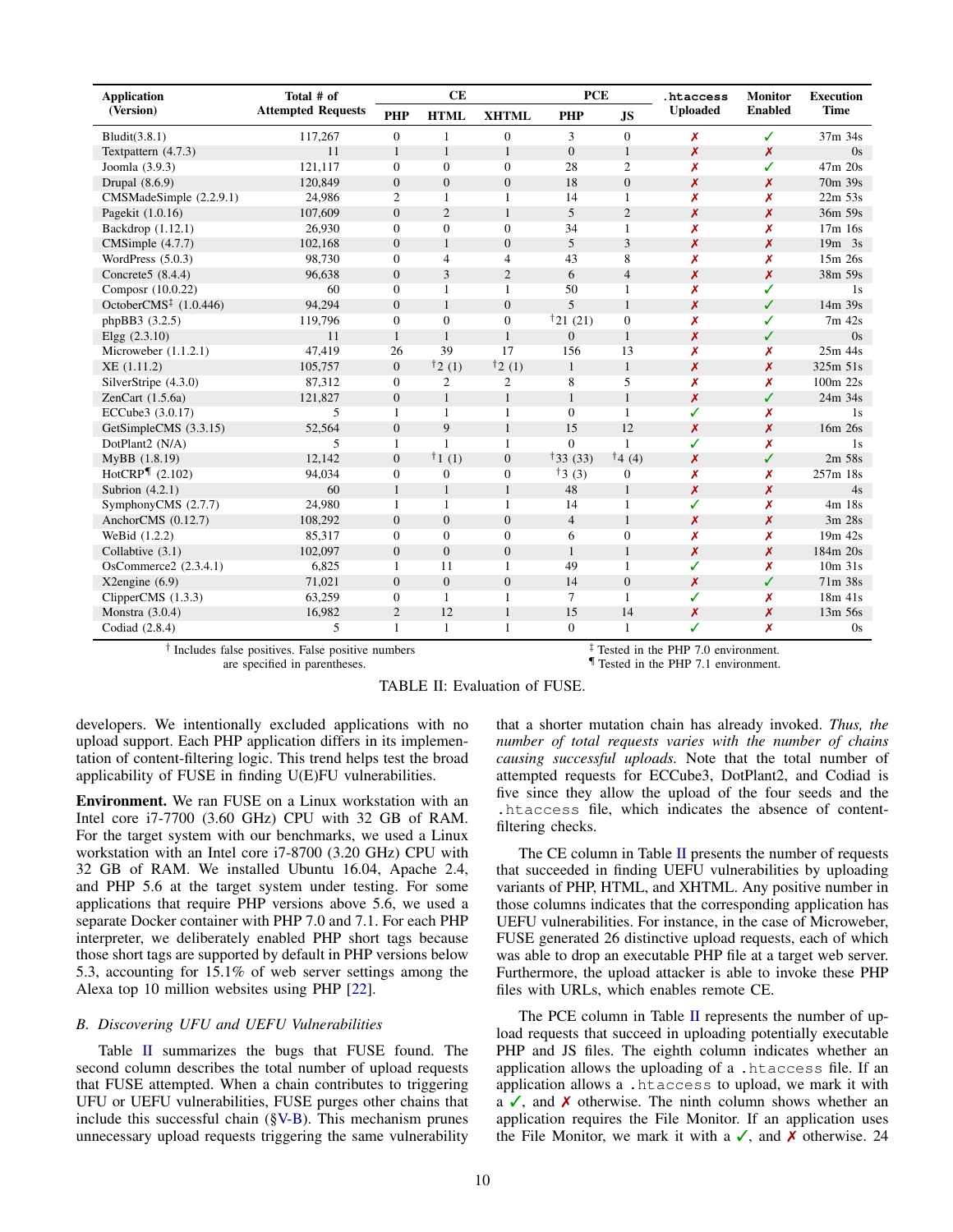applications did not require the presence of the File Monitor. To investigate the feasibility of not applying the File Monitor, we implemented a configuration file to specify the file upload oracle for each application. If placing the File Monitor at the target server for testing is viable, the configuration task becomes much easier, thus rendering FUSE as a gray-box testing tool. The last column shows the execution time for FUSE to finish a penetration testing campaign.

UEFU vulnerabilities. *FUSE reported 30 exploitable UEFU vulnerabilities in 23 applications with 176 distinct upload request payloads*. The 23 vulnerable applications include popular PHP applications, such as WordPress, Concrete5, Os-Commerce2, and ZenCart. The estimated number of websites deploying these five applications ranges from 5,600 to three million sites [\[20\]](#page-15-1).

Instead of reporting each of the 176 distinct requests as one vulnerability, we conservatively counted distinct causes of UEFU vulnerabilities. We leveraged five key objectives ([§VI\)](#page-6-1) of mutation operations because each objective aims to exploit a different vulnerability cause. For a list of chains, each of which contributes to producing one successful upload request among the 176 requests, we counted multiple chains with the same mutation objective as one vulnerability. That is, we counted groups of chains with distinct mutation objectives. For example, consider the case that FUSE reports four mutation chains, each of which corresponds to a successful upload request:

$$
\{\frac{M1, M2}{#2}, \frac{M3}{#5}, \frac{M4M9}{#2+#3}\}
$$

We count them as three vulnerabilities because the M1 and M2 operations share the same root cause (objective #2) although their upload requests and applied mutations completely differ. The M4M9 chain is a result of two mutation operations with a root cause that is due to developers committing two mistakes (objectives #2 and #3) together. This methodology helps avoid overcounting vulnerabilities that share the same root cause.

We reported all the 30 UEFU vulnerabilities to the corresponding vendors and obtained 15 CVEs from nine applications. Eight vulnerabilities from five vendors have been patched. Five vulnerabilities from four vendors, including WordPress, confirmed that they would address the reported vulnerabilities. 15 bugs are awaiting confirmation from the corresponding vendors. Two vendors declined to patch the reported bugs.

Among the 30 UEFU vulnerabilities, 14 bugs required an administrator-level privilege for their exploitation. We emphasize that for nine of these 14 UEFU vulnerabilities, the implemented content-filtering checks forbid the upload of our seed files for application administrators. Therefore, these UEFU vulnerabilities exhibit mistakes of developers, causing unintended remote CE. Note that a mature web application often limits the upload capability even for their application administrators, thus enforcing the upload of admissible files only, because web host and web application administrators can be different. For instance, a web hosting administrator often separates application administrators from the host management, such as uploading files via SFTP or SCP, and only provides them with access to specified hosting apps [\[33\]](#page-15-36). It is known that malicious application administrators have exploited UEFU vulnerabilities to upload web shells to gain access to the host resources [\[33\]](#page-15-36).

*We double-checked whether every uploaded file caused remote CE.* Of the 176 upload request payloads, one upload request targeting MyBB and two upload requests for XE were false positives (1.7%). In the case of one MyBB false positive, MyBB appends random tokens in the URL leading to the uploaded file. FUSE is able to retrieve this URL with the help of the File Monitor. In the benchmarks, other applications use randomized URLs and provide these URLs in a web page that an upload attacker can reference and exploit. However, MyBB provides no such page of leaking this randomized URL, thus leaving only one option for the attacker: to guess the URL. Thus, we labeled it as a false positive. The reported URL indeed invokes U(E)FU vulnerabilities; however, this does not account for the fact that the URL is difficult for the attacker to guess. The two false positives for XE involved uploading an HTML and an XHTML file after applying M6. We found that XE removes the extension (.eml) of an uploaded file, thereby rendering the web server unable to infer the MIME type when setting the Content-Type header to the response. This enforces a browser fetching this resource to infer the fetched resource type via content-sniffing. We tested these uploaded files with Chrome, Firefox and Internet Explorer. Every browser rendered them as text files, thus resulting in no execution. Conducting this additional verification of running Internet Explorer on such uploaded files can eliminate these two false positives. However, introducing this additional step makes our tool to depend on various headless browser execution environments. Validating Content-Type headers ([§V-D\)](#page-5-0) without this step meets our goal with few false positives.

UFU vulnerabilities. *FUSE found 55 UFU vulnerabilities from 30 applications with 630 distinct upload request payloads.* Among the 630 requests, which excluded 176 requests that trigger UEFU vulnerabilities from the total of 806 successful upload requests, we counted UFU vulnerabilities by applying the same counting standard outlined above. Because we excluded upload requests that trigger UEFU vulnerabilities, each one of the 55 UFU vulnerabilities cannot become a UEFU vulnerability. Table [II](#page-9-1) shows that 30 applications (91%) in our benchmarks have at least one UFU vulnerability posing a risk of PCE. This demonstrates that their emplaced contentfiltering logic is unable to prevent an attacker from uploading executable PHP and JS files.

*We verified whether all of the uploaded PHP and JS files were indeed executable.* We placed our own webpage with an LFI vulnerability at the web server and conducted LFI attacks against it to execute each uploaded PHP file. For each JS file, we made another webpage including the script tag with a source URL that leads to the uploaded JS file. We then visited this page to check the execution of the JS files with Chrome, Firefox, and Internet Explorer browsers.

Of the 630 upload requests in the PCE column, 61 upload requests targeting the HotCRP (0.4%), phpBB3 (3.0%), and  $MyBB$  (5.4%) applications were false positives (8.8%). For HotCRP, three reported requests were false positives. Since HotCRP stores the uploaded file in its database instead of using a file system, we could not perform the LFI attack.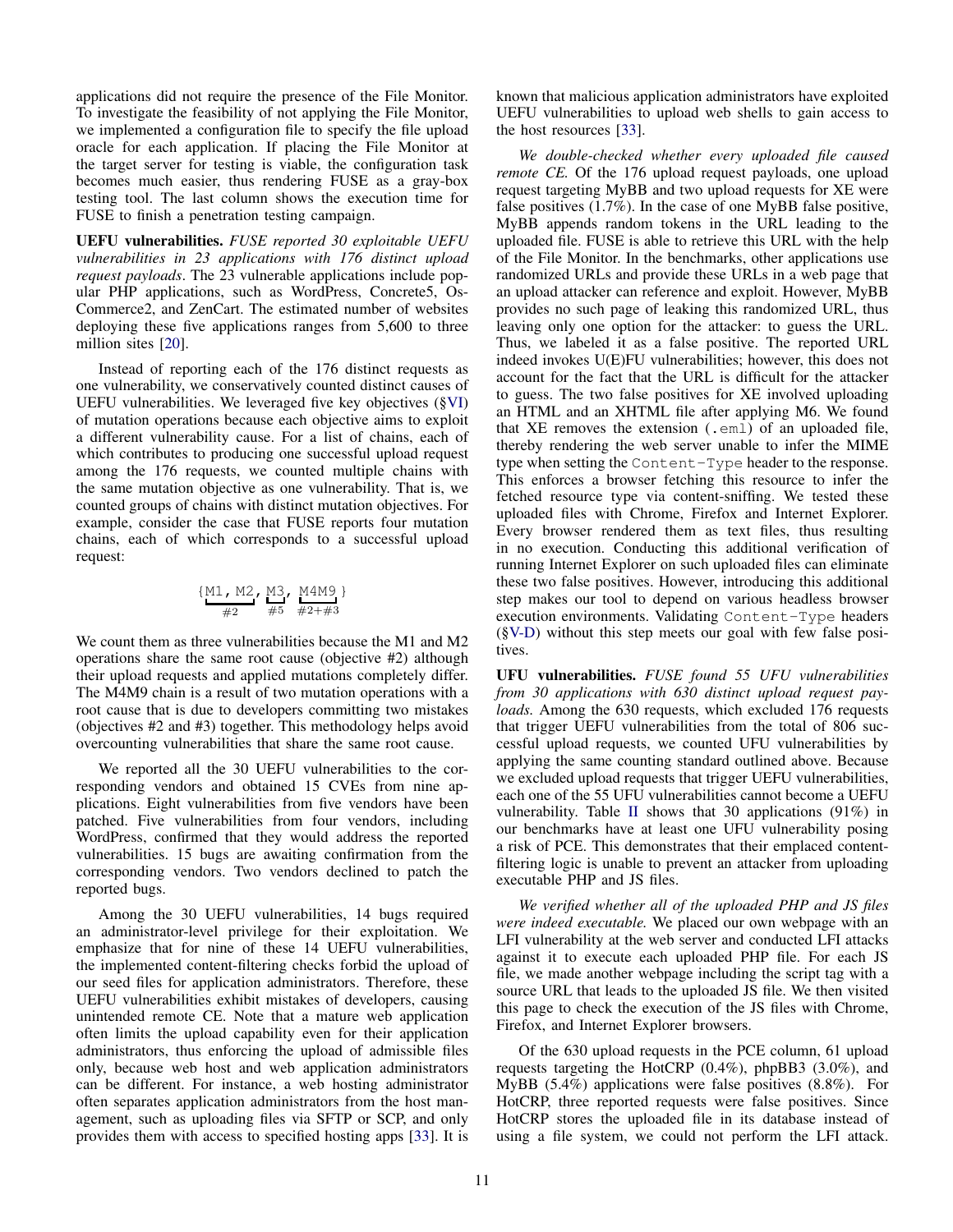<span id="page-11-2"></span>

| <b>Vulnerability (Risk)</b> | <b>FUSE</b> | fuxploider | <b>UploadScanner</b> |
|-----------------------------|-------------|------------|----------------------|
| <b>UEFU (PHP CE)</b>        | 12          |            |                      |
| <b>UEFU (HTML CE)</b>       | 23          | N/A        | 14                   |
| UFU (JS PCE)                | 26          | N/A        | 21                   |

| N/A: not applicable for HTML and JS files |  |  |  |  |
|-------------------------------------------|--|--|--|--|
|-------------------------------------------|--|--|--|--|

TABLE III: The number of unique U(E)FU vulnerabilities found from the benchmarks using three different testing tools.

This means that it is feasible to upload an executable PHP file; however, we do not have a sink method to trigger its execution. Both phpBB3 and MyBB use random tokens in the URLs of uploaded files, which renders an attacker unable to guess these URLs.

We observed that ECCube3, DotPlant2, SymphonyCMS, OsCommerce2, ClipperCMS, and Codiad allow the upload of a .htaccess file, which entails a security-critical consequence. Now, the adversary is capable of inducing an Apache web server to invoke a PHP interpreter for any file extension, which allows the PHP interpreter to execute any uploaded file. For instance, the adversary is able to upload 49 unique PHP variants for OsCommerce2, as Table [II](#page-9-1) shows. These uploaded files impose the risk of PCE. However, the adversary can reprogram a .htaccess file, and make a PHP interpreter to be invoked for each of the 49 PHP variants, which enables CE. Thus, we reported all findings regarding .htaccess uploading bugs to the vendors and obtained two CVEs from the OsCommerce2 and ClipperCMS.

Performance. The execution times of FUSE vary with the target applications because FUSE invokes application-specific upload functionality. Elgg, ECCube3, DotPlant2, and Codiad took less than two seconds because they allowed the upload of all the four seed files. For such cases, FUSE does not attempt to find more complicated examples because they implement no content-filtering checks ([§V-B\)](#page-4-1). On the other hand, FUSE took more than 100 minutes to complete a penetration testing campaign on XE, SilverStripe, HotCRP, and Collabtive. These delays emanated from their internal implementation of handling concurrent sessions associated with requests. They used the PHP session built-in methods that often hang upon locking a session file until on-going requests unlock the session file [\[13\]](#page-15-37). That is, these applications are not designed to handle bulk requests from one session. Other applications implement their own session handling methods or explicitly unlock the session file before generating a response completes.

## <span id="page-11-1"></span>*C. Comparison against State-of-the-Art Penetration Testing Tools*

We compared FUSE against two state-of-the-art tools: fuxploider [\[7\]](#page-14-9), and UploadScanner [\[19\]](#page-15-38). Fuxploider is an opensource upload vulnerability scanning tool and UploadScanner [\[19\]](#page-15-38) is an extension for Burp Suite Pro, a commercial platform for web application security testing. We selected these tools because they are penetration testing tools available from GitHub and are specifically designed to find U(E)FU vulnerabilities.

We ran both the scanners on the same benchmarks and counted vulnerabilities by applying the same counting standard aforementioned. We manually examined each successful exploit and its cause from the reported bugs. Table [III](#page-11-2) summarizes the vulnerabilities found by each tool. Note that while fuxploider only attempts the upload of PHP files, UploadScanner uploads PHP and HTML files to trigger CE as well as JS files to trigger PCE. For fair comparison, we compared the performance of FUSE for each seed file type.

PHP CE. With regard to uploading PHP files, FUSE found more than twice as many vulnerabilities as fuxploider and UploadScanner found. Fuxploider missed five UEFU vulnerabilities from five applications due to several implementation issues. For instance, the tool generates an execution error when a target application generates an upload response with the content-encoding header to be gzip. Fuxploider is also unable to retrieve randomized URLs for checking the presence of uploaded files, which the File Monitor of FUSE is able to support.

FUSE also found seven more UEFU bugs than Upload-Scanner. Four UEFU bugs stem from the capability of FUSE considering diverse PHP-style extensions, including pht and php7, when applying M4. However, UploadScanner only tries two extensions for penetration testing: php5 and phtml, thus failing to find those four bugs. The remaining three UEFU bugs are due to the incapability of retrieving randomized URLs and case-sensitive comparison for matching file names. UploadScanner only computes an upload URL from a predefined file name. When a target application changes this file name to lowercase, UploadScanner becomes unable to check the successful upload of this file, thus producing a false negative.

HTML CE. For UEFU bugs involving HTML files, FUSE found nine more bugs than UploadScanner. Seven of the nine bugs were due to the File Monitor module and the aforementioned miscellaneous implementation issues of UploadScanner. The remaining two bugs were found by the M9 and M13 operations. For example, FUSE found a UEFU bug from WordPress by trying the combination of M4 and M13, while UploadScanner was unable to identify the bug.

JS PCE. Regarding UFU bugs with the JS seed, there are 19 common bugs between FUSE and UploadScanner. In particular, UploadScanner missed seven bugs due to the same aforementioned issues and the inability of leveraging the File Monitor. From two applications, FUSE missed two bugs that involves injecting JS payloads into the GIF metadata because FUSE did not apply M2 to JS files. These false negatives are easily fixable by revising the conflict rules among the mutation operations.

## <span id="page-11-0"></span>*D. Effectiveness of Mutations*

Operation significance. Figure [7](#page-12-1) illustrates the frequency of each mutation. Each histogram corresponds to a mutation operation, and its height represents the total number of successful upload requests that have used this mutation. We observed that every mutation was used to generate at least five upload requests that triggered UFU vulnerabilities. This demonstrates that every mutation is indispensable. Note that the M4 operation significantly outperformed other operations by achieving the highest frequency. Recall that applying the M4 operation means producing an upload request for each extension, resulting in 19 different requests, each attempting to forge its own extensions. The effectiveness of the M4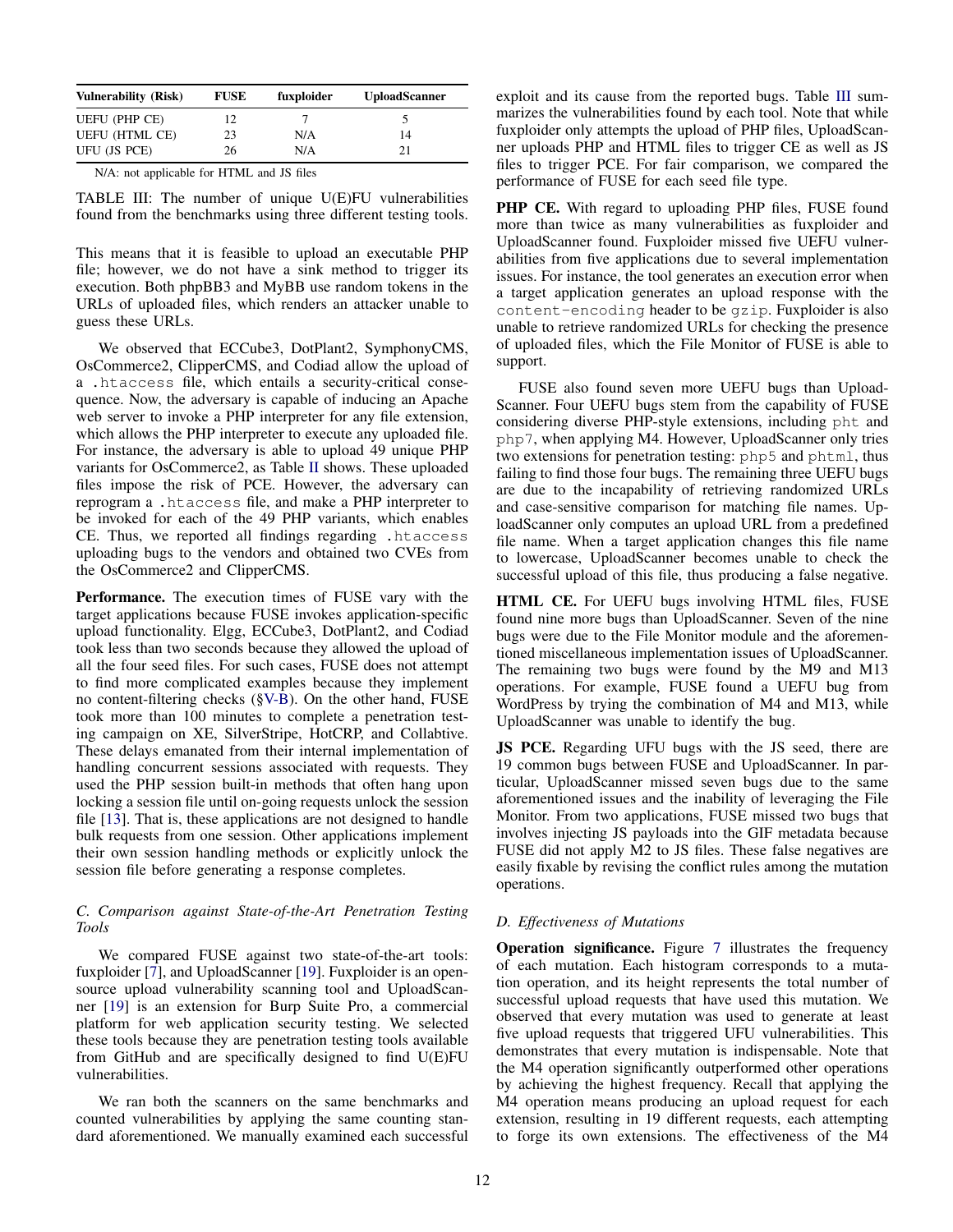<span id="page-12-1"></span>

Fig. 7: The frequency of successful mutation operations in triggering U(E)FU vulnerabilities.

<span id="page-12-2"></span>

Fig. 8: The chain length frequency of successful chains.

operation also indicates that many applications implement buggy content-filtering checks based on file extensions.

Chain length. We also measured the frequency of each chain length that triggered U(E)FU vulnerabilities. As Figure [8](#page-12-2) shows, FUSE reported 45, 419, 314, and 28 upload requests with chain lengths of zero, one, two, and three, respectively.

A chain length of zero indicates that an upload request with no mutation triggers a UFU vulnerability. We observed that FUSE found many bugs by applying a single mutation, which demonstrates that each mutation is quite effective at bypassing content-filtering checks. We also observed that 28 upload requests that triggered UFU vulnerabilities resulted from applying a chain with a length of three. Considering that FUSE coordinates the shortest chains to trigger UFU vulnerabilities, the existence of those long chains implies the difficulty of manually finding these bugs.

Vulnerability causes. Table [IV](#page-12-0) presents the number of vulnerabilities that FUSE found after applying the mutations with their respective mutation objectives. The column for the first objective shows that FUSE found 14 UFU and 13 UEFU vulnerabilities, including four CVEs resulting from the absence of any content-filtering checks. The mutations, designed for the third objective, are the most effective, contributing to finding 21 UFU and 14 UEFU vulnerabilities, including 11 CVEs. FUSE reports these objectives along with actual payload exploits that help users understand the root causes of the discovered U(E)FU vulnerabilities.

Constraint consistency. Note that the 13 mutation operations are designed to preserve the execution semantic of the seed files. However, when target execution environments, including

<span id="page-12-0"></span>

|              | #1    | #2 | #3      | #4 | #5 | $#2+#3$ | $#2+#3+#4$ |
|--------------|-------|----|---------|----|----|---------|------------|
| UEFU (CVE)   | 13(4) | 0  | 14 (11) |    |    |         |            |
| UFUMUEFU     | 14    |    |         |    |    |         |            |
| <b>Total</b> |       |    | 35      | o  |    |         |            |

TABLE IV: Causes of the identified U(E)FU vulnerabilities.

web browsers and PHP interpreters, change their execution constraints due to their software updates, these mutation operations should reflect such changes.

We tested how execution constraints remain consistent across different versions of browsers and PHP interpreters. Specifically, we checked whether an executable file mutated from one seed file remains executable across different execution environments. For the PHP, HTML, XHTML, and JS seed files, we applied all combination chains of the 13 mutations of which the length is less than three, thus preparing a set of mutated seed files. We then tested whether they were executable across different versions of browsers and PHP interpreters. For this experiment, we deployed Chrome (versions 53, 61, 69, and 77), Firefox (versions 49, 52, 62, and 69), Internet Explorer (versions 9, 10, and 11) and Safari (versions 10, 11, 12, and 13) for checking the execution constraints of JS and (X)HTML variants. For each browser, we picked the stable version released at every October in the last four years (2016-2019). We also tested PHP variants against different versions of PHP interpreters and Apache mod php modules enabling the PHP short tags (versions 5.2, 5.6, 7.0, 7.1, 7.2, and 7.3).

We observed that *all executable JS and (X)HTML variants remain consistent across different versions of the browsers except for one case.* It denotes that the extracted constraints do not change much across the different versions of these browsers, requiring no change in our mutations as these software evolve. The one anomalous case arose from Internet Explorer 9. A JS file mutated by M2 is executable by Internet Explorer 10 and 11. However, Internet Explorer 9 treats the JS payload in the metadata section of this image/JS file as an unterminated comment, resulting in no execution. However, this JS file is executable by every version of Chrome, Firefox, and Safari, indicating that the JS file will be executable when a victim uses Chrome, Firefox, or Safari.

Note that all mutated (X)HTML and JS files remain consistent across the four different versions of Safari, which we did not analyze when designing the 13 mutations. This observation demonstrates that the extracted constraints are browser-agnostic in that no change is required to generate upload requests that would drop Safari-executable (X)HTML and JS files.

The execution of PHP files with different PHP-style extensions varies across PHP versions. For instance, the direction invocation and execution of a PHP file with phar via URL is only feasible in PHP 7.2 and 7.3. Besides the differences stemming from extensions, the execution results of the mutated PHP files causing PCE are consistent across the different PHP interpreters.

We concluded that browser updates have little impact on the capability of FUSE generating executable upload files. As for PHP interpreter updates, FUSE may need to cover more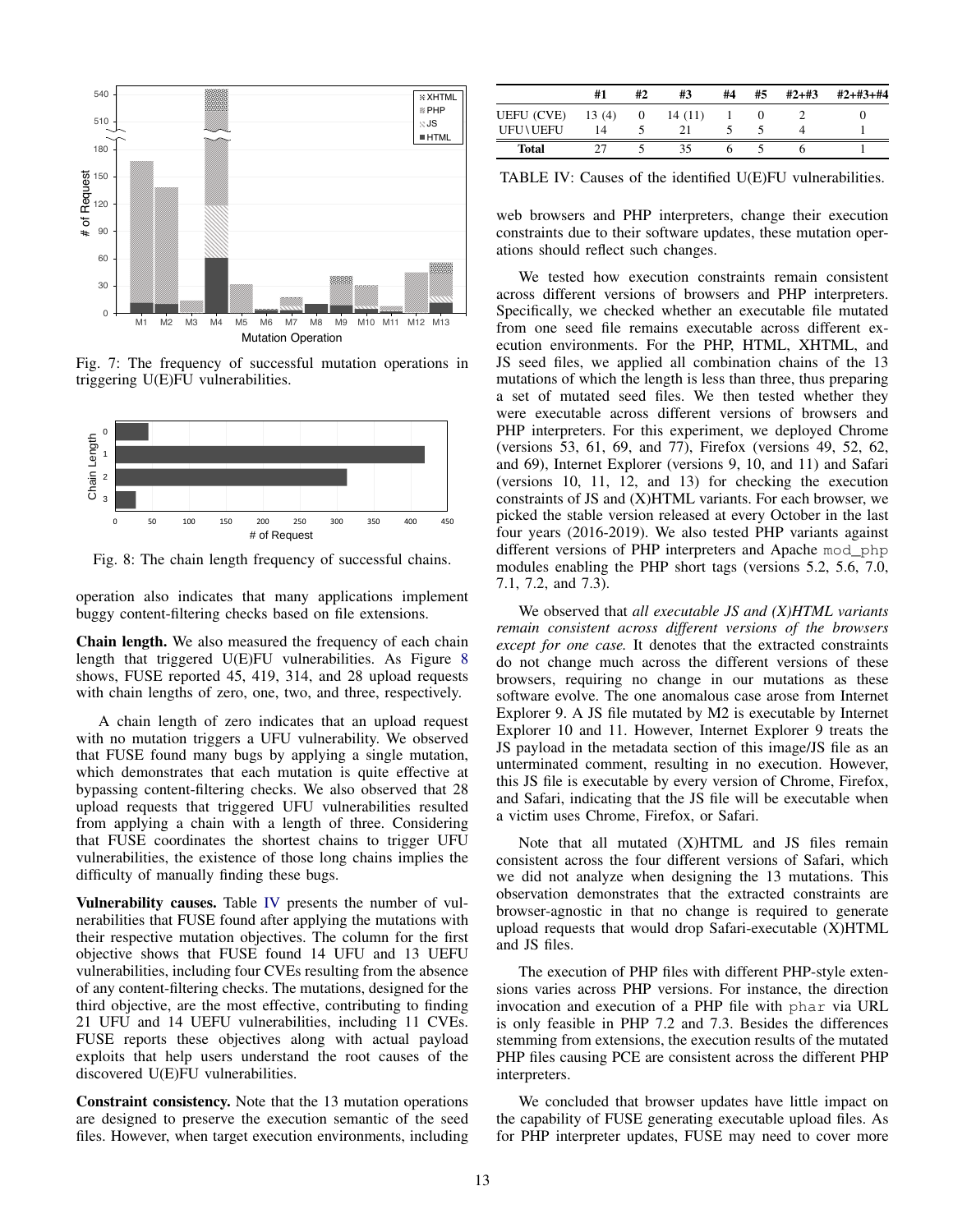PHP-style extensions with interpreter updates over time.

## <span id="page-13-0"></span>*E. Case Studies*

In the following, we investigate the findings of FUSE and how its mutation operations contributed towards uncovering these bugs. We specifically focus on the UEFU bugs from Concrete5, Joomla, and Microweber.

Concrete5. Figure [9](#page-13-1) shows an uploaded SVG file that invokes CVE-2018-19146 in Concrete5. This uploaded file is a result of the mutated upload request, which is the result of applying the M8 operation to the HTML seed request. Concrete5 allows users to upload images and considers an SVG file as an image, as Figure [10](#page-13-2) shows. However, the whitelist allows the adversary to upload SVG files with the HTML code embedded with an arbitrary JS script, which causes CE.

```
1 <svg>
2 <html>
       3 <head><title>test</title></head>
4 <body><script>alert('xss');</script></body>
     5 </html>
6 </svg>
```
Fig. 9: A simplified SVG file with injected HTML code (M8.svg).

```
1 'upload' => [
2 'extensions' =>
3 '*.ppt;*.pptx;*.kml;*.xml;*.svg;*.webm;'.
4 \cdot \cdot \cdot5 ]
```
Fig. 10: The whitelist of acceptable upload file extensions in Concrete5.

Joomla. Joomla implements strict content-filtering logic that does not permit the upload of any file with PHP scripts, thus preventing PCE. FUSE generated an uploading request that successfully dropped an executable PHP, as shown in Figure [11.](#page-13-3) This uploaded file is the result of applying the M1, M4, and M5 operations together. Leaving out any of these mutation operations results in not bypassing contentfiltering checks in Joomla. This case demonstrates that FUSE is capable of generating a complicated input that triggers erroneous behaviors in a target web application. It also shows that applying a single mutation is not enough to find a UFU vulnerability.

```
1 \x89\x0d\x0a\x1a\x0a\x00\x00\x00\x0d
2 \x49\x48... #1024 bytes of PNG binary
3 \leq4 $sn = pack('H*', dechex(2534024256545858215*2));
     5 echo $sn;
6 # $sn set to "FUSE_GEN" after the Ln #4.
7 ...
8 ?>
```
Fig. 11: A simplified PHP exploit posing a PCE risk (M1PNG\_M4GIF\_M5.gif) against Joomla.

Microweber. Figure [12](#page-13-4) shows the variant of a seed PHP file after applying the M4 and M13 operations together. Microweber internally manages a blacklist of file extensions and MIME types. Thus, from each upload request, Microweber extracts a file extension and infers the MIME type, and then matches it to the blacklist. This case abuses the pht extension, which is not on the blacklist, and changes the inferred MIME type to be application/octet-stream by appending the JPG header to its content. Both M4 and M13 are essential to trigger this UEFU vulnerability, which causes CE.

```
1 <?php
2 $sn = pack('H*', dechex(2534024256545858215*2));
     echo $sn;
4 \t 2 >\xff\xd8\xff\xee\x00\x10JF # JPG file signature
```
Fig. 12: A simplified PHP exploit (M4PHT\_M13.pht) against Microweber.

## VIII. LIMITATION AND DISCUSSION

We presented the five objectives that capture common developer mistakes and implemented 13 mutations. We acknowledge that there exist other mutation methods that achieve the same objectives. However, the presented objectives are general enough for users to suggest their own mutations that achieves the same goal. For instance, the second mutation objective is to cause incorrect type inferences by manipulating Content. We triggered incorrect type inferences for the finfo\_file built-in function. However, a user can implement a different mutation that would bring the same result and integrate it with FUSE to decrease possible false negatives.

We manually examined the execution constraints of the browsers and PHP interpreters ([§VI\)](#page-6-1) and reflected those constraints when designing the 13 mutations. Therefore, when these constraints embedded in these software change due to their updates, the mutations should also be modified to reflect these changes ([§VII-D\)](#page-12-0). The automatic extraction of these execution constraints [\[30\]](#page-15-31) and the reflection of such constraints on mutations are interesting technical challenges that we leave to future research.

We observed that the most common mistake causing UFU vulnerabilities was using an incomplete blacklist or flawed whitelist of extensions. This trend stems from the ignorance of developers with respect to file types posing a low security risk. For example, it requires domain-specific expertise to know that SVG and EML files are able to execute embedded scripts. Furthermore, file extensions embedded in upload requests are usually under the control of upload attackers. Thus, inferring upload file types based on user-provided extensions opens a door for further attacks. Developers should check the actual content of a given file to determine its admissibility [\[18\]](#page-15-2).

Another vulnerability source was due to smart browsers performing content-sniffing. Assume that an attacker attempts the upload of an attack file that a target application accepts. In some cases, the Apache server hosting the application is unable to infer the uploaded file type, thus placing no Content-Type header in the response to a request for this file. This invites a browser to infer the file type based on its content by performing content-sniffing, which the upload attacker exploits. For uploaded files of which a web server cannot infer their types, we recommend setting the X-Content-Type-Options header to enable nosniff, which prevents browsers from performing contentsniffing [\[11\]](#page-14-10). Adjusting an Apache configuration file to setup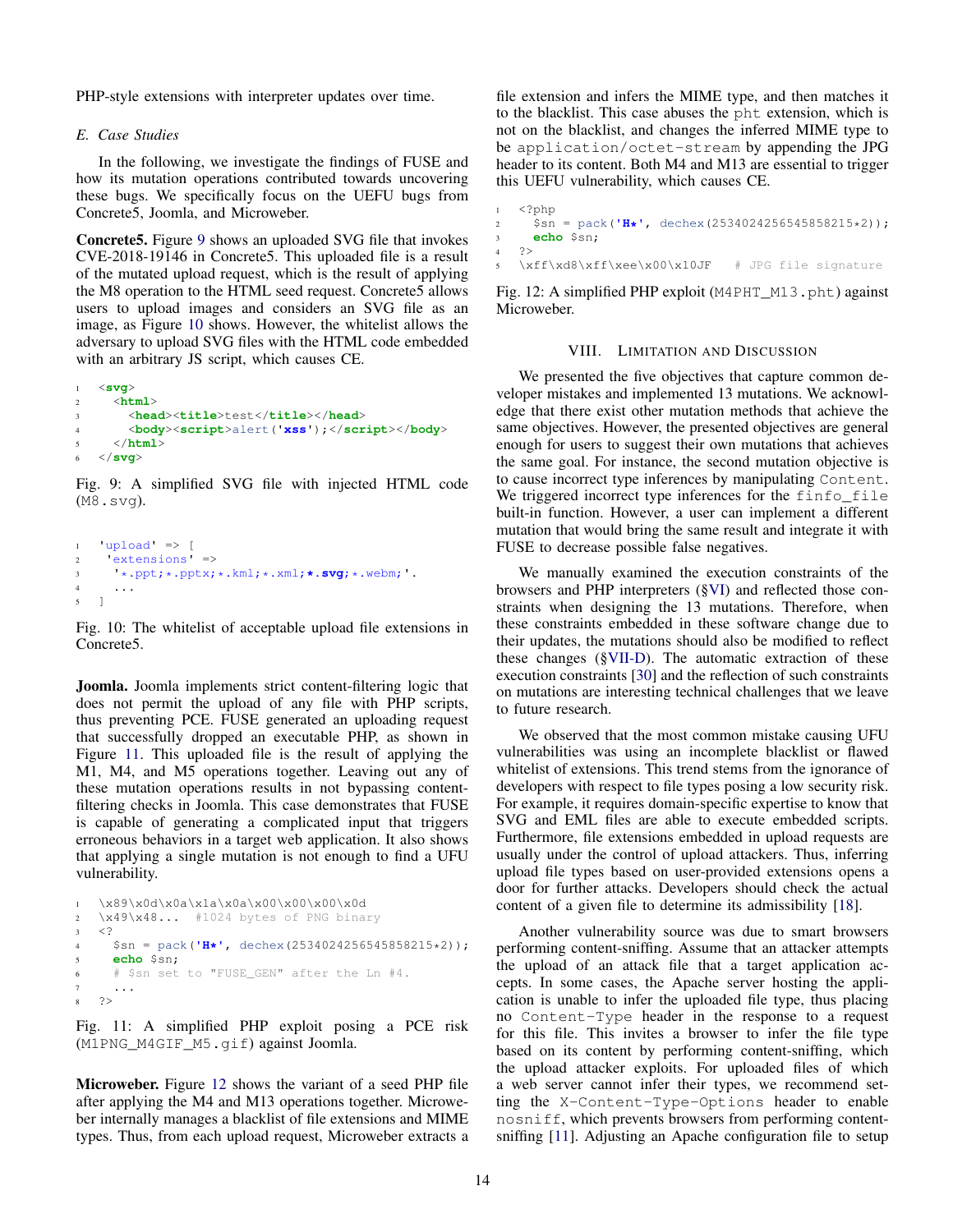the default value for this header blocks the attack. Also, web applications can specify the header with the specific file type that the application inferred, thus preventing the attack.

### IX. RELATED WORK

MIME confusion attack. Barth *et al.* [\[30\]](#page-15-31) proposed contentsniffing XSS attacks, which targets discrepancies between a web browser and the content file filtering logic of a target website. They demonstrated that a stored XSS is possible by exploiting uploaded PDF files. However, they covered a subset of UEFU vulnerabilities that exploit the content-sniffing algorithms of major browsers. FUSE considered more diverse attack vectors that enable CE via file uploads, such as placing attack code in SVG files and uploading images that contain attack PHP code. Jana *et al.* [\[41\]](#page-15-32) presented chameleon attacks that exploit discrepancies in file type inference heuristics between the malware detector in a remote environment and file parsing algorithms in the actual host application.

Moreover, there have been numerous attempts to find content-sniffing XSS attacks by leveraging PNG or PDF chameleons [\[9,](#page-14-11) [24,](#page-15-39) [52\]](#page-15-40). Our framework is inspired by the approaches of these works, but our goal is to evade the file filtering logic in CMS web applications that rarely parses files. Also, we considered many attack vectors in our mutation operations that can trigger U(E)FU vulnerabilities in addition to the chameleon attack.

Finding web vulnerabilities. Previous research proposed static analyses in identifying data-flow vulnerabilities, including XSS and SQL injection [\[43,](#page-15-3) [49,](#page-15-4) [63,](#page-16-0) [65\]](#page-16-1). Bakes *et al.* [\[28\]](#page-15-41) presented a scalable framework for computing code property graphs [\[66\]](#page-16-7) from PHP web applications. The authors leveraged graph traversal on the computed graphs to identify XSS and SQLI vulnerabilities. Doupé *et al.* [\[35\]](#page-15-42) and Payet et al. [\[55\]](#page-15-43) identified EAR vulnerabilities, which are control-flow bugs that allow continuous execution after redirection. Lee *et al.* [\[46\]](#page-15-44) manually analyzed progressive web applications in terms of their security and privacy and reported new ways of abusing unique progressive web features.

Saner [\[29\]](#page-15-5) validates the safety of custom sanitization routines. It statically approximates string values that a variable can hold at certain program points with an automata instance and then checks the feasibility of accepting escaping characters. For the subsequent step, it then dynamically injects attack strings in a pre-defined test suite to remove false positives. This approach is clearly applicable to finding U(E)FU vulnerabilities. However, their method requires modeling diverse PHP built-in functions as transducers, which requires non-trivial engineering efforts.

There are several works on applying symbolic execution to PHP web applications [\[26,](#page-15-7) [40,](#page-15-8) [59,](#page-16-2) [62,](#page-16-3) [65\]](#page-16-1). Huang *et al.* [\[40\]](#page-15-8) conducted symbolic execution to discover UEFU vulnerabilities allowing the upload of PHP files. They modeled PHP built-in functions regarding file writing functionality (i.e., move\_uploaded\_file or file\_put\_content) as a vulnerable sink, and they devised a reachability constraint to guarantee that such functions are reachable from a tainted source (i.e., \$\_FILES). They also designed an extension constraint to ensure that the uploaded PHP file indeed has the PHP-style file extensions. Thus, they aimed to check whether an arbitrary file can be uploaded with the PHP-style file extensions. They evaluated their tool on 9,160 WordPress plugins and found only three vulnerabilities. On the other hand, FUSE takes into account multiple mutation vectors other than the Extension, such as Content-Type and Content, which should be considered to find sophisticated U(E)FU vulnerabilities from 33 applications.

NAVEX [\[26\]](#page-15-7) introduced an automatic exploit generation framework. It combines static and dynamic analyses to identify the paths from sources to vulnerable sinks while considering sanitization filters and generates exploit strings by solving symbolic constraints. Son and Shmatikov [\[59\]](#page-16-2) presented SAFERPHP for discovering semantic bugs by leveraging taint analysis and symbolic execution. THAPS [\[42\]](#page-15-45) is a web scanner that applies symbolic execution to simulate all possible execution paths and carry out a taint analysis as a postprocess for finding defects. Sun *et al.* [\[62\]](#page-16-3) conducted symbolic execution with taint analysis to identify logical vulnerabilities in e-commerce applications. Their tool explores critical logic states, which include payment status, across checkout nodes.

## X. CONCLUSION

We propose FUSE, a penetration testing tool designed to find U(E)FU vulnerabilities. We present 13 mutation operations that transform executable seed files to bypass contentfiltering checks while remaining executable in target execution environments. We evaluated FUSE on 33 real-world PHP applications. FUSE found 30 UEFU vulnerabilities including 15 CVEs, which demonstrates the practical utility of FUSE in finding code execution bugs via file uploads.

### ACKNOWLEDGMENTS

The authors would like to thank the anonymous reviewers for their concrete feedback. This work was supported by National Research Foundation of Korea (NRF) Grant No.: 2017073934.

#### **REFERENCES**

- <span id="page-14-3"></span>[1] "Apache HTTP server tutorial: .htaccess," [https://httpd.apache.org/docs/](https://httpd.apache.org/docs/2.2/en/howto/htaccess.html) [2.2/en/howto/htaccess.html.](https://httpd.apache.org/docs/2.2/en/howto/htaccess.html)
- <span id="page-14-6"></span>[2] "Apache module mod\_mime\_magic," [http://httpd.apache.org/docs/2.4/](http://httpd.apache.org/docs/2.4/mod/mod_mime_magic.html) [mod/mod\\_mime\\_magic.html.](http://httpd.apache.org/docs/2.4/mod/mod_mime_magic.html)
- <span id="page-14-1"></span>[3] "Arachni web application security scanner framework," [http://www.](http://www.arachni-scanner.com/) [arachni-scanner.com/.](http://www.arachni-scanner.com/)
- <span id="page-14-2"></span>[4] "Broken access control," [https://www.owasp.org/index.php/Broken\\_](https://www.owasp.org/index.php/Broken_Access_Control) [Access\\_Control.](https://www.owasp.org/index.php/Broken_Access_Control)
- <span id="page-14-4"></span>[5] "Burp suite - cybersecurity software from portswigger," [https://](https://portswigger.net/burp) [portswigger.net/burp.](https://portswigger.net/burp)
- <span id="page-14-5"></span>[6] "Email (electronic mail format)," [https://www.loc.gov/preservation/](https://www.loc.gov/preservation/digital/formats/fdd/fdd000388.shtml) [digital/formats/fdd/fdd000388.shtml.](https://www.loc.gov/preservation/digital/formats/fdd/fdd000388.shtml)
- <span id="page-14-9"></span>[7] "fuxploider," [https://github.com/almandin/fuxploider.](https://github.com/almandin/fuxploider)
- <span id="page-14-8"></span>[8] "Github PHP CMS project," [https://github.com/topics/php?o=desc&q=](https://github.com/topics/php?o=desc&q=cms&s=stars) [cms&s=stars.](https://github.com/topics/php?o=desc&q=cms&s=stars)
- <span id="page-14-11"></span>[9] "The hazards of MIME sniffing," [https://adblockplus.org/blog/](https://adblockplus.org/blog/the-hazards-of-mime-sniffing) [the-hazards-of-mime-sniffing.](https://adblockplus.org/blog/the-hazards-of-mime-sniffing)
- <span id="page-14-0"></span>[10] "Joomla," [https://www.joomla.org/.](https://www.joomla.org/)
- <span id="page-14-10"></span>[11] "Mdn web docs: X-content-type-options," [https://developer.mozilla.org/](https://developer.mozilla.org/en-US/docs/Web/HTTP/Headers/X-Content-Type-Options) [en-US/docs/Web/HTTP/Headers/X-Content-Type-Options.](https://developer.mozilla.org/en-US/docs/Web/HTTP/Headers/X-Content-Type-Options)
- <span id="page-14-7"></span>[12] "Mitigating mime confusion attacks in firefox," [https://blog.mozilla.org/](https://blog.mozilla.org/security/2016/08/26/mitigating-mime-confusion-attacks-in-firefox/) [security/2016/08/26/mitigating-mime-confusion-attacks-in-firefox/.](https://blog.mozilla.org/security/2016/08/26/mitigating-mime-confusion-attacks-in-firefox/)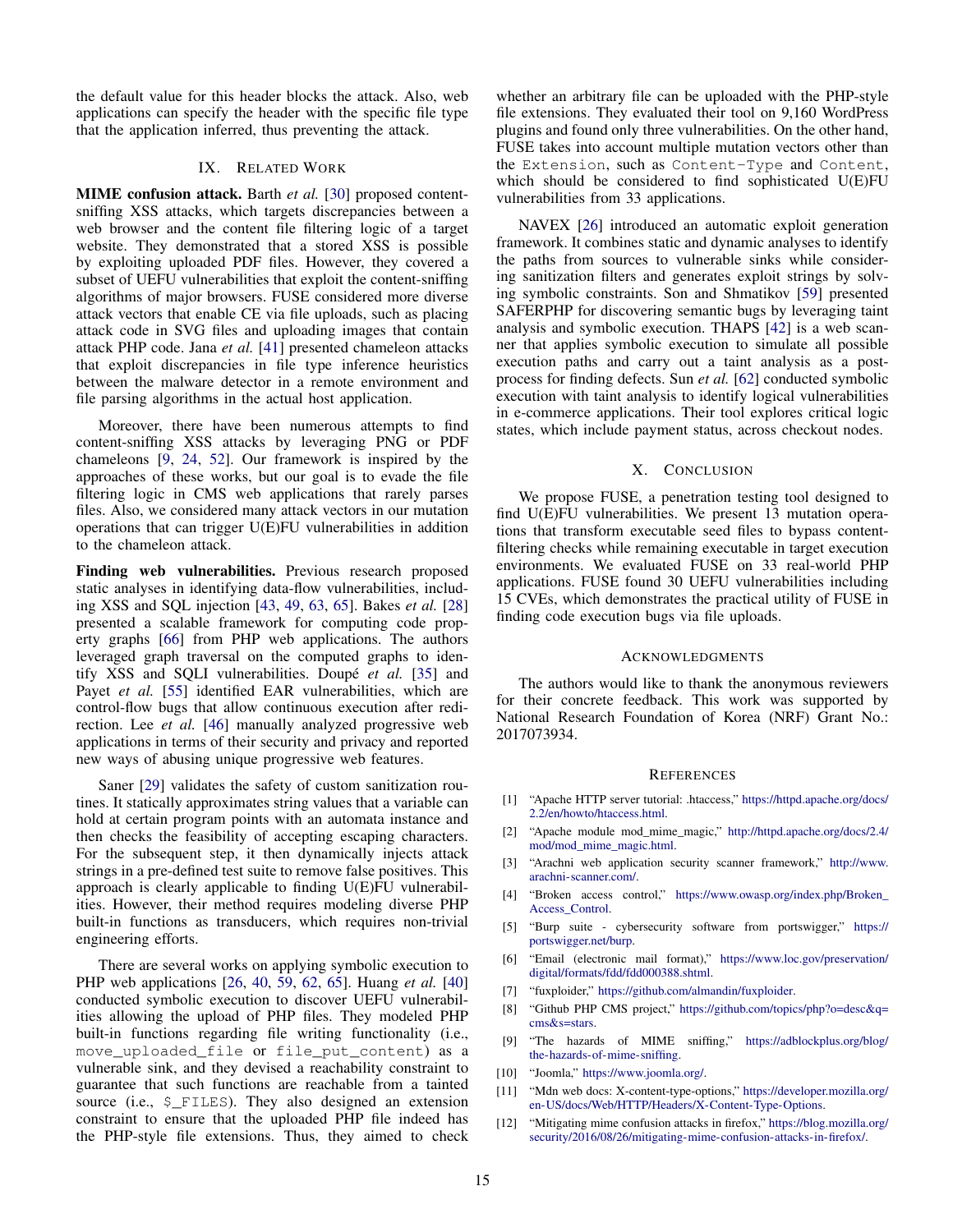- <span id="page-15-37"></span>[13] "PHP session locking: How to prevent ses-<br>sions blocking in PHP requests," https://ma.ttias.be. sions blocking in PHP requests," [https://ma.ttias.be/](https://ma.ttias.be/php-session-locking-prevent-sessions-blocking-in-requests/) [php-session-locking-prevent-sessions-blocking-in-requests/.](https://ma.ttias.be/php-session-locking-prevent-sessions-blocking-in-requests/)
- <span id="page-15-29"></span>[14] "SQLmap: automatic sql injection and database takeover tool," [http:](http://sqlmap.org/) [//sqlmap.org/.](http://sqlmap.org/)
- <span id="page-15-34"></span>[15] "SVG file format reference," [https://www.w3.org/TR/SVG2/intro.html#](https://www.w3.org/TR/SVG2/intro.html#AboutSVG) [AboutSVG.](https://www.w3.org/TR/SVG2/intro.html#AboutSVG)
- <span id="page-15-17"></span>[16] "Testing for local file inclusion," [https://www.owasp.org/index.php/](https://www.owasp.org/index.php/Testing_for_Local_File_Inclusion) [Testing\\_for\\_Local\\_File\\_Inclusion.](https://www.owasp.org/index.php/Testing_for_Local_File_Inclusion)
- <span id="page-15-20"></span>[17] "Testing for stored cross site scripting," [https://www.owasp.org/index.](https://www.owasp.org/index.php/Testing_for_Stored_Cross_site_scripting_(OTG-INPVAL-002)) [php/Testing\\_for\\_Stored\\_Cross\\_site\\_scripting\\_\(OTG-INPVAL-002\).](https://www.owasp.org/index.php/Testing_for_Stored_Cross_site_scripting_(OTG-INPVAL-002))
- <span id="page-15-2"></span>[18] "Unrestricted file upload," [https://www.owasp.org/index.php/](https://www.owasp.org/index.php/Unrestricted_File_Upload) [Unrestricted\\_File\\_Upload.](https://www.owasp.org/index.php/Unrestricted_File_Upload)
- <span id="page-15-38"></span>[19] "Uploadscanner burp extension," [https://github.com/PortSwigger/](https://github.com/PortSwigger/upload-scanner) [upload-scanner.](https://github.com/PortSwigger/upload-scanner)
- <span id="page-15-1"></span>[20] "Usage of content management systems for websites," [https://w3techs.](https://w3techs.com/technologies/overview/content_management/all) [com/technologies/overview/content\\_management/all.](https://w3techs.com/technologies/overview/content_management/all)
- <span id="page-15-13"></span>[21] "Usage of server-side programming languages for websites," [https://](https://w3techs.com/technologies/overview/programming_language/all) [w3techs.com/technologies/overview/programming\\_language/all.](https://w3techs.com/technologies/overview/programming_language/all)
- <span id="page-15-35"></span>[22] "Usage statistics and market share of PHP for websites," [https://](https://w3techs.com/technologies/details/pl-php/all/all) [w3techs.com/technologies/details/pl-php/all/all.](https://w3techs.com/technologies/details/pl-php/all/all)
- <span id="page-15-0"></span>[23] "Wordpress," [https://wordpress.org/.](https://wordpress.org/)
- <span id="page-15-39"></span>[24] "XSS-exploit door microsoft betiteld als 'by design'," [https://tweakers.](https://tweakers.net/nieuws/47643/xss-exploit-door-microsoft-betiteld-als-by-design.html) [net/nieuws/47643/xss-exploit-door-microsoft-betiteld-als-by-design.](https://tweakers.net/nieuws/47643/xss-exploit-door-microsoft-betiteld-als-by-design.html) [html.](https://tweakers.net/nieuws/47643/xss-exploit-door-microsoft-betiteld-als-by-design.html)
- <span id="page-15-30"></span>[25] "ZAP: The OWASP zed attack proxy," [https://www.zaproxy.org/.](https://www.zaproxy.org/)
- <span id="page-15-7"></span>[26] A. Alhuzali, R. Gjomemo, B. Eshete, and V. Venkatakrishnan, "NAVEX: precise and scalable exploit generation for dynamic web applications," in *Proceedings of the USENIX Security Symposium*, 2018, pp. 377–392.
- <span id="page-15-26"></span>[27] D. Babic, L. Martignoni, S. McCamant, and D. Song, "Staticallydirected dynamic automated test generation," in *Proceedings of the International Symposium on Software Testing and Analysis*, 2011, pp. 12–22.
- <span id="page-15-41"></span>[28] M. Backes, K. Rieck, M. Skoruppa, B. Stock, and F. Yamaguchi, "Efficient and flexible discovery of PHP application vulnerabilities," in *Proceedings of the IEEE European Symposium on Security and Privacy*, 2017, pp. 334–349.
- <span id="page-15-5"></span>[29] D. Balzarotti, M. Cova, V. Felmetsger, N. Jovanovic, E. Kirda, C. Kruegel, and G. Vigna, "Saner: Composing static and dynamic analysis to validate sanitization in web applications," in *Proceedings of the IEEE Symposium on Security and Privacy*, 2008, pp. 387–401.
- <span id="page-15-31"></span>[30] A. Barth, J. Caballero, and D. Song, "Secure content sniffing for web browsers, or how to stop papers from reviewing themselves," in *Proceedings of the IEEE Symposium on Security and Privacy*, 2009, pp. 360–371.
- <span id="page-15-18"></span>[31] A. Barth, C. Jackson, and J. C. Mitchell, "Securing frame communication in browsers," in *Proceedings of the USENIX Security Symposium*, 2008, pp. 17–30.
- <span id="page-15-9"></span>[32] J. Bau, E. Bursztein, D. Gupta, and J. Mitchell, "State of the art: Automated black-box web application vulnerability testing," in *Proceedings of the IEEE Symposium on Security and Privacy*, 2010, pp. 332–345.
- <span id="page-15-36"></span>[33] D. Canali, D. Balzarotti, and A. Francillon, "The role of web hosting providers in detecting compromised websites," in *Proceedings of the International Conference on World Wide Web*, 2018, pp. 177–188.
- <span id="page-15-24"></span>[34] M. Dalton, C. Kozyrakis, and N. Zeldovich, "Nemesis: Preventing authentication and access control vulnerabilities in web applications, in *Proceedings of the USENIX Security Symposium*, 2009, pp. 267–282.
- <span id="page-15-42"></span>[35] A. Doupé, B. Boe, C. Kruegel, and G. Vigna, "Fear the EAR: discovering and mitigating execution after redirect vulnerabilities," in *Proceedings of the ACM Conference on Computer and Communications Security*, 2011, pp. 251–262.
- <span id="page-15-21"></span>[36] A. Doupé, W. Cui, M. H. Jakubowski, M. Peinado, C. Kruegel, and G. Vigna, "deDacota: Toward preventing server-side XSS via automatic code and data separation," in *Proceedings of the ACM Conference on Computer and Communications Security*, 2013, pp. 1205–1216.
- <span id="page-15-15"></span>[37] D. Endler, "The evolution of cross site scripting attacks," iDEFENSE Labs, Tech. Rep., 2002.
- <span id="page-15-33"></span>[38] N. Freed and N. Borenstein, "Multipurpose internet mail extensions (MIME) part one: Format of internet message bodies," Tech. Rep., 1996.
- <span id="page-15-27"></span>[39] P. Godefroid, M. Y. Levin, and D. A. Molnar, "Automated whitebox fuzz testing," in *Proceedings of the Network and Distributed System Security Symposium*, 2008, pp. 151–166.
- <span id="page-15-8"></span>[40] J. Huang, Y. Li, J. Zhang, and R. Dai, "UChecker: Automatically detecting php-based unrestricted file upload vulnerabilities," in *Proceedings of the International Conference on Dependable Systems Networks*, 2019, pp. 581–592.
- <span id="page-15-32"></span>[41] S. Jana and V. Shmatikov, "Abusing file processing in malware detectors for fun and profit," in *Proceedings of the IEEE Symposium on Security and Privacy*, 2012, pp. 80–94.
- <span id="page-15-45"></span>[42] T. Jensen, H. Pedersen, M. C. Olesen, and R. R. Hansen, "THAPS: automated vulnerability scanning of PHP applications," in *Proceedings of the Nordic Conference on Secure IT Systems*, 2012, pp. 31–46.
- <span id="page-15-3"></span>[43] N. Jovanovic, C. Kruegel, and E. Kirda, "Pixy: a static analysis tool for detecting web application vulnerabilities," in *Proceedings of the IEEE Symposium on Security and Privacy*, 2006, pp. 258–263.
- <span id="page-15-10"></span>[44] S. Kals, E. Kirda, C. Kruegel, and N. Jovanovic, "SecuBat: a web vulnerability scanner," in *Proceedings of the International Conference on World Wide Web*, 2006, pp. 247–256.
- <span id="page-15-28"></span>[45] J. C. King, "Symbolic execution and program testing," *Communications of the ACM*, vol. 19, no. 7, pp. 385–394, 1976.
- <span id="page-15-44"></span>[46] J. Lee, H. Kim, J. Park, I. Shin, and S. Son, "Pride and prejudice in progressive web apps: Abusing native app-like features in web applications," in *Proceedings of the ACM Conference on Computer and Communications Security*, 2018, pp. 1731–1746.
- <span id="page-15-23"></span>[47] S. Lekies, K. Kotowicz, S. Groß, E. V. Nava, and M. Johns, "Codereuse attacks for the web: Breaking cross-site scripting mitigations via script gadgets," in *Proceedings of the ACM Conference on Computer and Communications Security*, 2017, pp. 1709–1723.
- <span id="page-15-11"></span>[48] Y. Li, B. Chen, M. Chandramohan, S.-W. Lin, Y. Liu, and A. Tiu, "Steelix: program-state based binary fuzzing," in *Proceedings of the International Symposium on Foundations of Software Engineering*, 2017, pp. 627–637.
- <span id="page-15-4"></span>[49] B. Livshits, A. V. Nori, S. K. Rajamani, and A. Banerjee, "Merlin: Specification inference for explicit information flow problems," in *Proceedings of the ACM Conference on Programming Language Design and Implementation*, 2009, pp. 75–86.
- <span id="page-15-14"></span>[50] L. Masinter, "Returning values from forms: multipart/form-data," Tech. Rep., 2015.
- <span id="page-15-12"></span>[51] B. P. Miller, L. Fredriksen, and B. So, "An empirical study of the reliability of UNIX utilities," *Communications of the ACM*, vol. 33, no. 12, pp. 32–44, 1990.
- <span id="page-15-40"></span>[52] G. Molnár and K. Kotowicz, "Content sniffing with comma chameleon," *PoC||GTFO*, vol. 12, no. 4, pp. 14–27, 2016.
- <span id="page-15-6"></span>[53] A. Nguyen-Tuong, S. Guarnieri, D. Greene, J. Shirley, and D. Evans, "Automatically hardening web applications using precise tainting," in *Proceedings of the Information Security Conference and Privacy*, 2005, pp. 295–307.
- <span id="page-15-22"></span>[54] X. Pan, Y. Cao, S. Liu, Y. Zhou, Y. Chen, and T. Zhou, "CSPAutoGen: Black-box enforcement of content security policy upon real-world websites," in *Proceedings of the ACM Conference on Computer and Communications Security*, 2016, pp. 653–665.
- <span id="page-15-43"></span>[55] P. Payet, A. Doupé, C. Kruegel, and G. Vigna, "EARs in the wild: largescale analysis of execution after redirect vulnerabilities," in *Proceedings of the ACM Symposium on Applied Computing*, 2013, pp. 1792–1799.
- <span id="page-15-16"></span>[56] G. Pellegrino, O. Catakoglu, D. Balzarotti, and C. Rossow, "Uses and abuses of server-side requests," in *Proceedings of the International Conference on Research in Attacks, Intrusions, and Defenses*, 2016, pp. 393–414.
- <span id="page-15-19"></span>[57] J. Ruderman, "Same Origin Policy (SOP)," [http://www.mozilla.org/](http://www.mozilla.org/projects/security/components/same-origin.html) [projects/security/components/same-origin.html.](http://www.mozilla.org/projects/security/components/same-origin.html)
- <span id="page-15-25"></span>[58] S. Son, K. S. McKinley, and V. Shmatikov, "RoleCast: Finding missing security checks when you do not know what checks are," in *Proceedings of the ACM SIGPLAN International Conference on Object Oriented Programming Systems Languages & Applications*, 2011, pp. 1069– 1084.